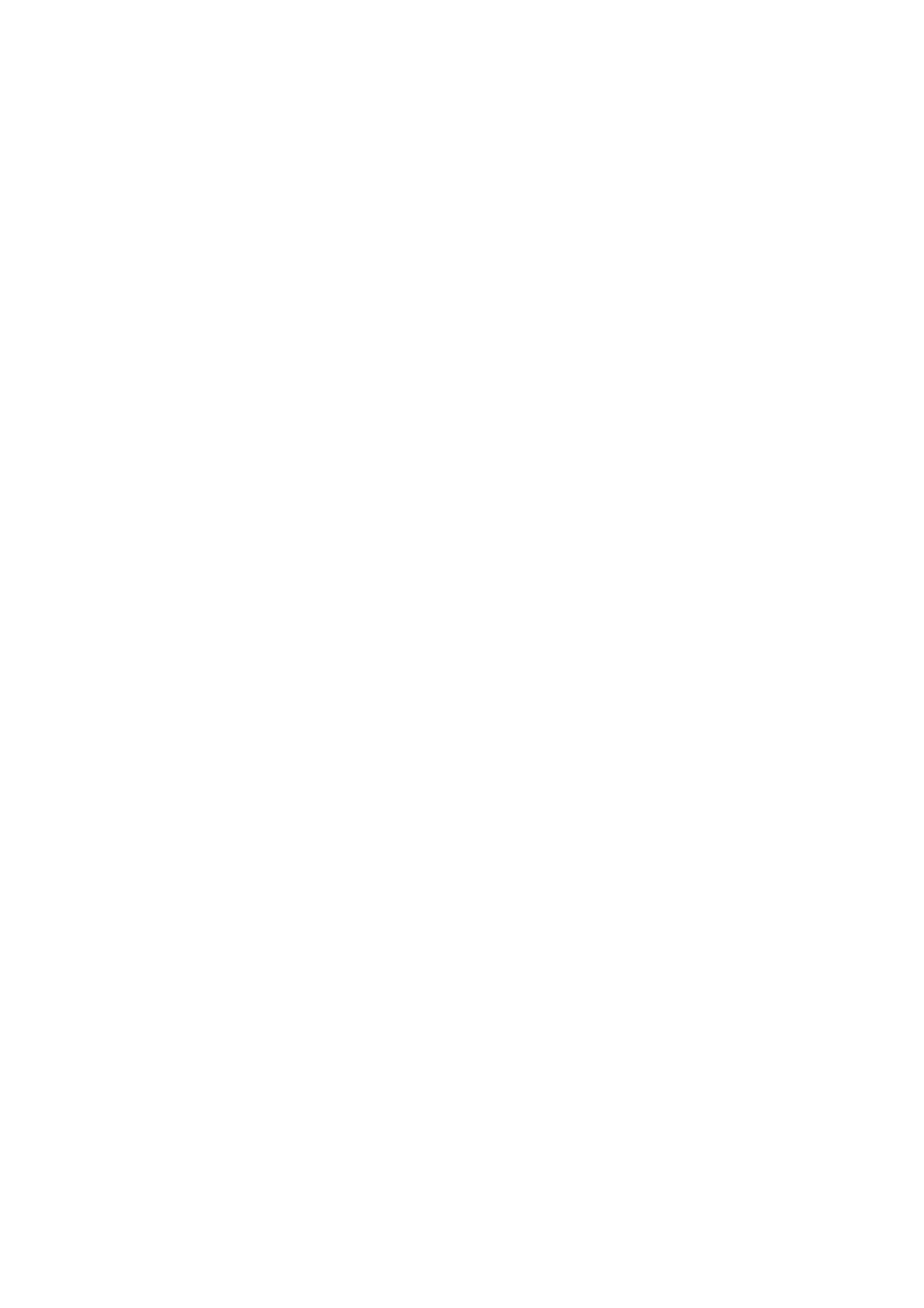# **Content**

| 2. Working conditions and main 'fraudulent practices' in the construction sector: state of  |    |
|---------------------------------------------------------------------------------------------|----|
|                                                                                             |    |
|                                                                                             |    |
|                                                                                             |    |
| 3.1<br>Drivers of co-enforcement: the institutionalisation of a social partners' consensual |    |
|                                                                                             |    |
|                                                                                             |    |
| 4. Co-enforcement actions' contribution and effectiveness in promoting fair working         | 25 |
|                                                                                             |    |
|                                                                                             | 31 |
|                                                                                             |    |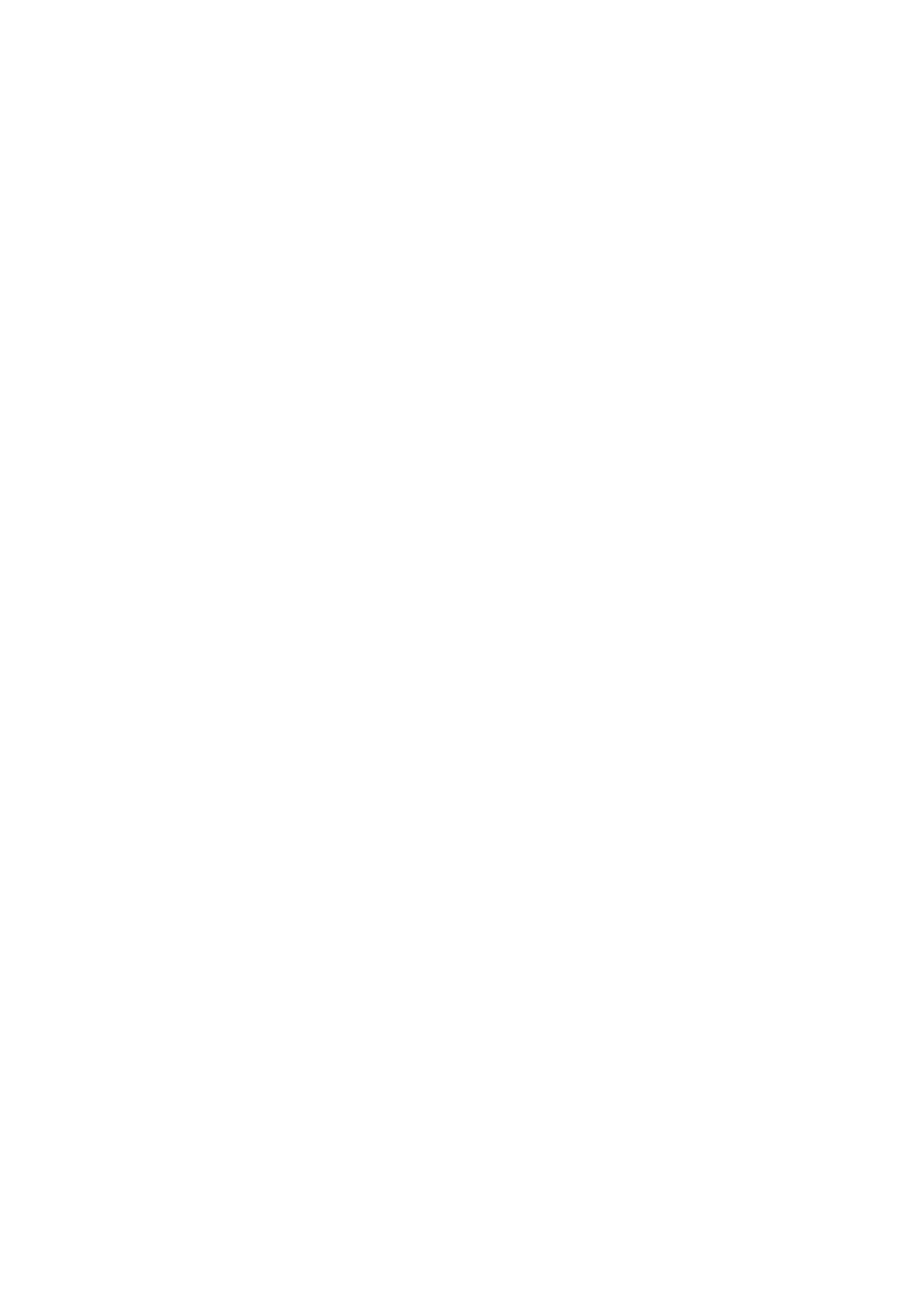## **Introduction**

The persistence of different forms of fraudulent contracting work has attracted scholars' interest on labour standards enforcement. Labour inspection is a central response to the gap between formal regulations and outcomes for workers which has widely been studied (Weil, 2015). Scholarly debates have also concentrated on trade unions and enforcement, but they have largely neglected the existence and potential for partnerships between labour inspectors and social partners. Generally, actions developed by public authorities and social partners tend to be analysed separately (Eurofound, 2016). This oversight has deprived scholars of the tools to understand the relationships between these actors and, perhaps more importantly from a policyresearch approach, has limited the range of policy options considered by reformers (Amengual & Fine, 2017).

This report, which is part of the EU funded SPLIN<sup>1</sup> project, relies on a small research line on co-enforcement (Amengual & Fine, 2017; Fine, 2017; Fine & Gordon, 2010; Hardy, 2011), which incorporates the potential contributions of social partners (worker and employer organisations) for co-enforcing labour standards jointly with national labour inspection institutions. Co-enforcement action has been defined as: ongoing coordinated efforts of state regulators and social partners to jointly produce labour standards enforcement (Amengual & Fine, 2017; Fine, 2017). Empirical research on co-enforcement has inferred a number of mechanisms which justify the relevance of this approach and highlight its specificity compared with traditional enforcement approaches. Co-enforcement literature has particularly shown, first, how co-enforcement relies on the non-substitutable elements of state and social partners. Coenforcement incorporates the unique capabilities to improve enforcement that each partner adds (the unique capacity of the state to set labour standards, the unique capabilities of trade unions to share their tacit knowledge on work processes, etc.). Second, co-enforcement relies on a sort of 'strategic enforcement' approach (Weil, 2010), which focuses on specific sectors. When social partners and inspectorates focus on a specific sector, they are in a better position to understand how companies operate and which are the main causes of the frauds and abuses. Literature has also identified how co-enforcement contributes to building political support between state authorities and social partners (Amengual & Fine, 2017; Fine, 2017).

In the SPLIN project, co-enforcement is studied in the construction sector, which is one of the most problematic sectors in terms of enforcement, clearly calling for innovative strategies to improve compliance with labour standards (Eurofound, 2017).

This report analyses one of the co-enforcement actions selected in the SPLIN project, namely, the co-enforcement action developed in the construction sector of the Autonomous Community of Asturias (*Comunidad Autónoma de Asturias*) (Spain). The co-enforcement action studied involves institutionalised cooperation between the Territorial Direction of Labour and Social Security Inspectorate of Asturias *(Dirección Territorial de la Inspección de Trabajo y Seguridad Social del Principado de Asturias)* and the Commission on Health and Safety and Hiring Prevention (*Comisión de Seguridad y Prevención de Riesgos Laborales y Contratación*, COPREVAS). This commission is regulated by the regional sectoral collective agreement of the construction sector. It consists of and is managed by the sectoral social partners of the construction sector with the support of the paritarian sectoral institution, the Labour Foundation of the Construction Sector of Asturias<sup>2</sup> (*Fundación Laboral de la Construcción de Asturias*, FLC).

Following this introduction, the report presents first the specific research objectives and methods. Second, it analyses main working conditions and fraudulent practices identified in the

<sup>1</sup> Fair working conditions: exploring the contribution of cooperation initiatives between Social Partners and Labour Inspection authorities (VS/2019/0080). For project details, updates and country reports, see http://splin.forba.at/.

<sup>2</sup> The shorter term Labour Foundation will be used in the document to refer to this institution.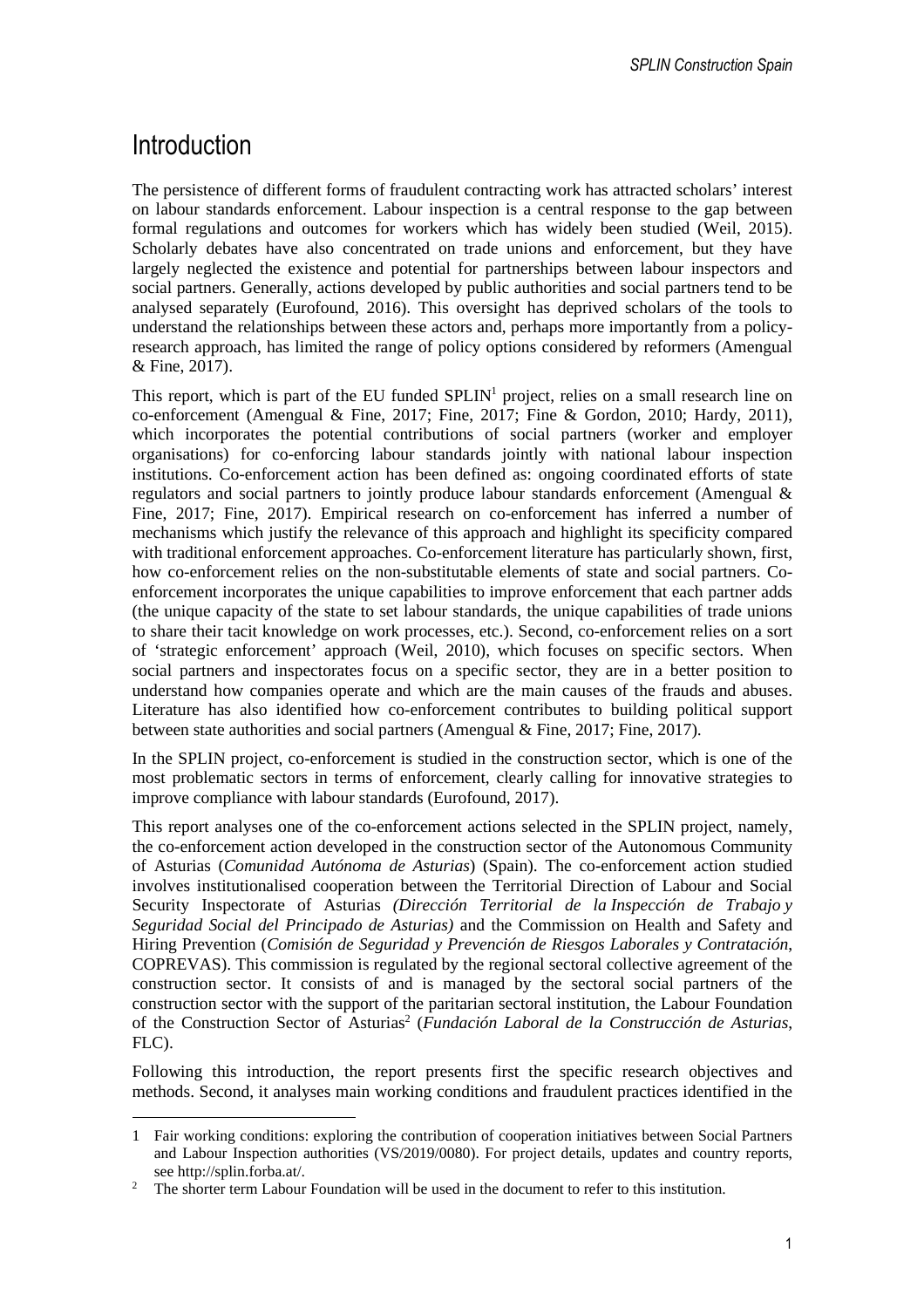#### *SPLIN Construction Spain*

Spanish construction sector. The third section studies the co-enforcement action identified in the construction sector of the Autonomous Community of Asturias, by analysing its design, key points of implementation and effectiveness in preventing and tackling fraudulent forms of contracting work and abuses. A final section focuses on the conclusions, discussing the coenforcement action in relation to previous research findings.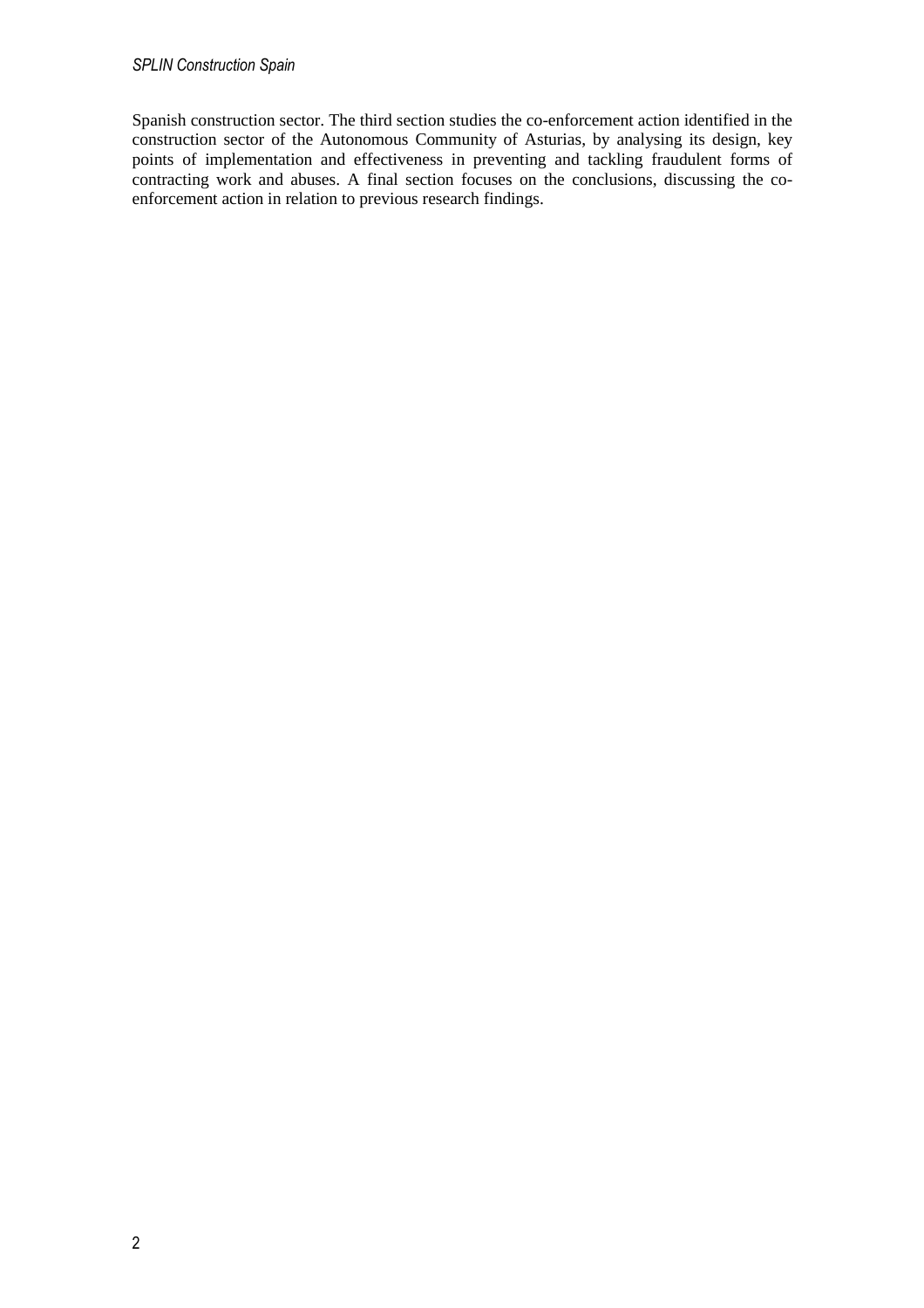### 1. Research objectives and methodology

The main research objective of this report is to analyse in-depth a co-enforcement action identified in the construction sector of the Autonomous Community of Asturias (Spain).

The specific objectives of the report are:

- Presenting the state of the art regarding employment, working conditions and fraudulent practices in the construction sector in Spain and Asturias (the Spanish region where the co-enforcement action is developed).
- Analysing the factors (political, societal, sectoral, etc.) which explain the development of the co-enforcement actions identified in the Asturian construction sector.
- Explaining the main features of the co-enforcement action.
- **•** Presenting the key points of its implementation and dynamics identified.
- Presenting the action's contribution and effectiveness in promoting fair working conditions, and preventing and/or tackling fraud and inequalities in working conditions.

With a view to gathering both qualitative and quantitative data relevant to an in-depth analysis of the co-enforcement action, three different research methods have been developed. First, desk research has been conducted. This includes the revision of the existing relevant literature focused on working conditions in the construction sector; identification and analysis of relevant regulations and policy documents of the actions; identification and analysis of data to assess enforcement actions.

Second, 10 semi-structured interviews were conducted as per the profiles detailed in table 1 below. All the interviews were recorded and transcribed.

| <b>Institution</b>                                                                                                                                                                 | <b>Position</b>                                                                                                                                                     | Acronym                     |
|------------------------------------------------------------------------------------------------------------------------------------------------------------------------------------|---------------------------------------------------------------------------------------------------------------------------------------------------------------------|-----------------------------|
| Construction Federation of Workers'<br>Commission (Federación de la Construcción<br>de Comisiones Obreras, CCOO)                                                                   | General Secretary of Health and Safety,<br>Environment and Communication section,<br>Construction Federation of CCCO.<br>Member of COPREVAS governing board         | TU1                         |
| Industry, Construction and Agriculture<br>Federation of General Trade Union<br>(Federación de Industria, Construción y<br>Agricultura de la Unión General de<br>Trabajadores, UGT) | General Secretary and Head of Health<br>and Safety section of Industry,<br>Construction and Agriculture Federation<br>of UGT. Member of COPREVAS<br>governing board | TU <sub>2</sub>             |
| <b>Employer Confederation of Construction</b><br>Sector Asturias (Confederación Asturina de la<br>Construcción, CAC-ASPROCON)                                                      | President of the employer organisation<br>and President of COPREVAS governing<br>board                                                                              | EO                          |
| Labour Foundation of the Construction Sector<br>of Asturias (Fundación Laboral de la<br>Construcción de Asturias, FLC)                                                             | Deputy Director                                                                                                                                                     | FLC 1                       |
| Labour Foundation of the Construction Sector<br>of Asturias, (Fundación Laboral de la<br>Construcción de Asturias, FLC)                                                            | Head of Economic Department                                                                                                                                         | FLC <sub>2</sub>            |
| Labour and Social Security inspection<br>(Inspección de Trabajo y Seguridad Social)                                                                                                | Head Labour Inspector of undeclared<br>work team in Asturias                                                                                                        | $\Box$                      |
| COPREVAS health and safety delegates (4<br>interviews)                                                                                                                             | Inspectors appointed by EO (2) and TU<br>(2)                                                                                                                        | HS delegate (1, 2,<br>3, 4) |

Table 1. Interviews conducted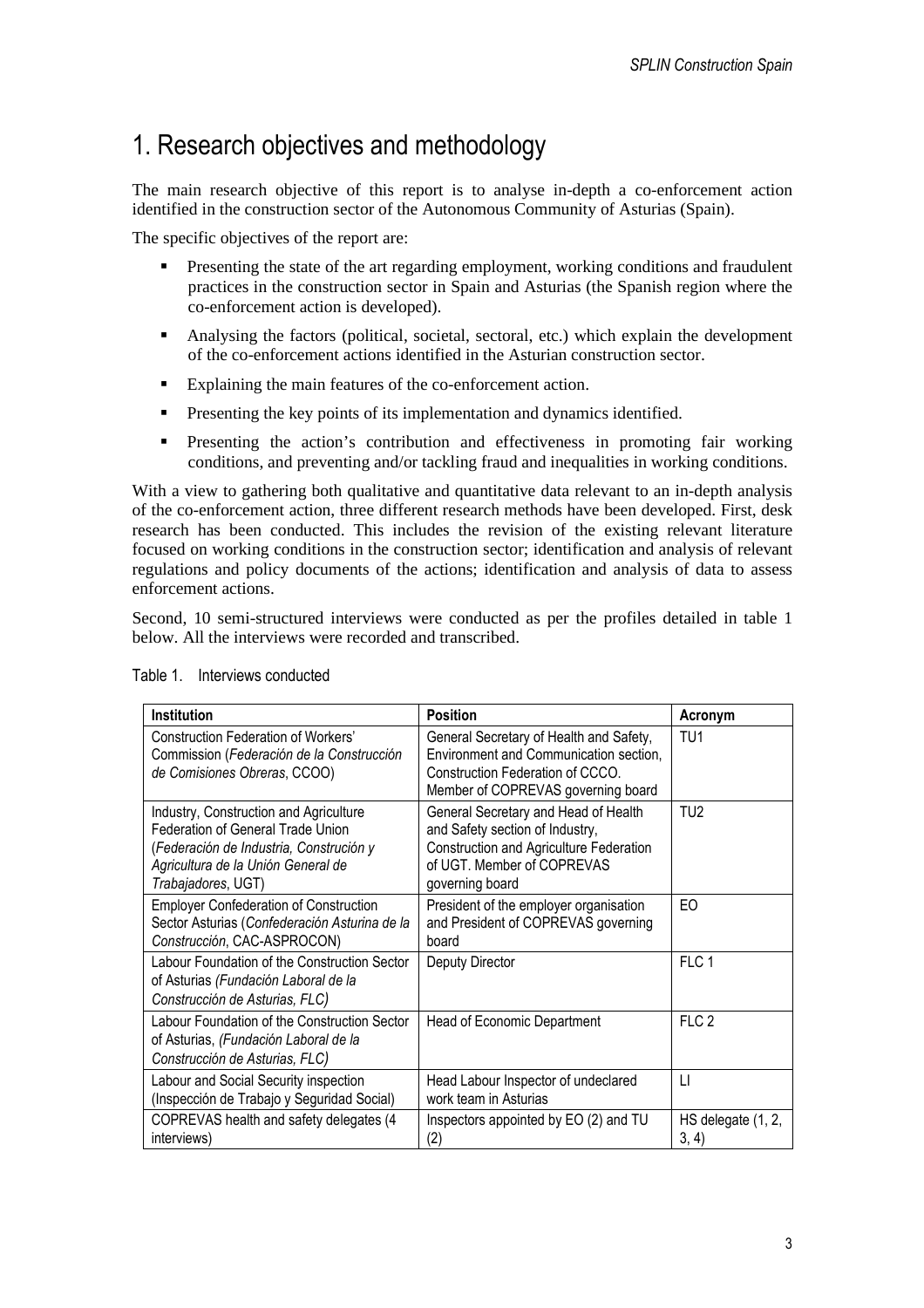Third, in May and July 2019, two days of direct observation were carried out. Four delegates from the Commission on Health and Safety and Hiring Prevention (COPREVAS) working in pairs were accompanied during their daily work. A total of 8 construction projects were visited in the two days of direct observation, which covered both big projects with several contractors and small construction projects including one single contractor. This exercise enabled us to gather relevant information about the implementation process of the action, including the way COPREVAS delegates interact with companies and employees, and how they apply the existing protocol of action. During this process, delegates could also respond to several specific questions formulated by the researcher about the actual implementation of the co-enforcement action, which contributed towards filling gaps in the information obtained through desk research and the semi-structured interviews. Information gathered during the direct observation was recorded in minutes.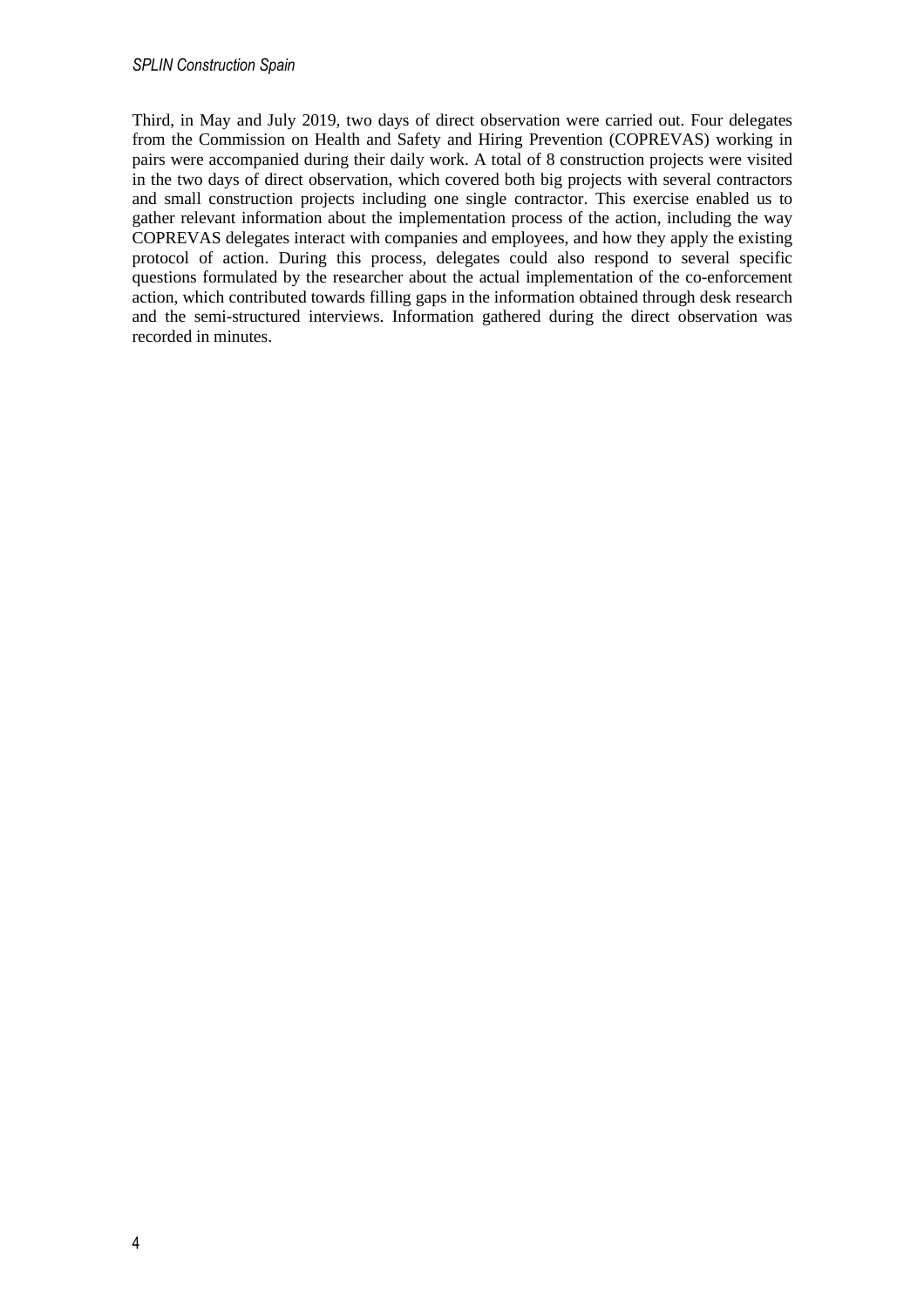## 2. Working conditions and main 'fraudulent practices'**<sup>3</sup>** in the construction sector: state of the art

### 2.1 Employment trends and working conditions in the construction sector

### *Recent employment trends*

The construction sector (NACE F) includes:<sup>4</sup> construction of buildings, civil engineering, specialised construction activities (demolition, plumbing, etc.) and other specialised construction activities (roofing activities, etc.) (Eurofound, 2017).

Employment in the construction sector was deeply impacted by the economic crisis starting 2008. Prior to the economic crisis, construction was one of the most important sectors of the economy. In the period 2001–2007, sectoral employment accounted for 11.2% of total employment and 9.7% of GDP (Villegas et al., 2012). This situation was altered with the crisis. As shown in table 2 below, sectoral employment dramatically dropped from 2,459,900 workers in 2008 to 993,500 workers in 2014. In the same period, sectoral employment as a proportion of total employment decreased from 12.1% to 5.7%. A very similar drop was recorded in Asturias, where sectoral employment as a proportion of total employment decreased from 11.5% to 5.4%.

|                                                                       | 2008    | 2009  | 2010    | 2011    | 2012    | 2013    | 2014  | 2015    | 2016    | 2017    | 2018    | 2019    |
|-----------------------------------------------------------------------|---------|-------|---------|---------|---------|---------|-------|---------|---------|---------|---------|---------|
| Sectoral<br>Employment<br>(thousands)                                 | 2,459.9 | 889.8 | 1,651.4 | 1,403.9 | 1,161.3 | 1,029.5 | 993.5 | 1.073.7 | 1,073.8 | 1,128.3 | 1,221.8 | 1,277.9 |
| <b>Construction</b><br>employment<br>as a % of<br>total<br>employment | 12      | 9.9   | 8.8     | 7.6     | 6.6     | 6       | 5.7   | 6       | 5.9     | 6       | 6.3     | 6.5     |

Table 2. Construction (NACE F) employment, and employment as a proportion (%) of total employment (15–64 years) (Spain)

<sup>3</sup> It is possible to identify the fraudulent use of an employment/contractual relationship when two conditions are simultaneously met: (1) A specific employment/contractual arrangement is used to hire workers or to subcontract certain activities which involve the performance of work; (2) the factual circumstances of the specific employment/contractual relationship do not correspond to the (legal/formal) requisites that qualify that specific form of contracting work, directly via an employment relationship or indirectly through a subcontracting relationship (Eurofound, 2016).

<sup>4</sup> In some relevant publications, such as those published by the European Construction Sector Observatory (ECSO), there is a slightly different definition of the sector. The ECSO reports distinguish between the narrow construction sector (NACE F) and the broad construction sector, which includes manufacturing, construction, real estate activities, and architectural and engineering activities. In Spain, the narrow construction sub-sector employs 62.9% of the 1.8 million people working in the broad construction sector in 2017 (European Construction Sector Observatory, 2019). This report will focus on the narrow construction sector (NACE F).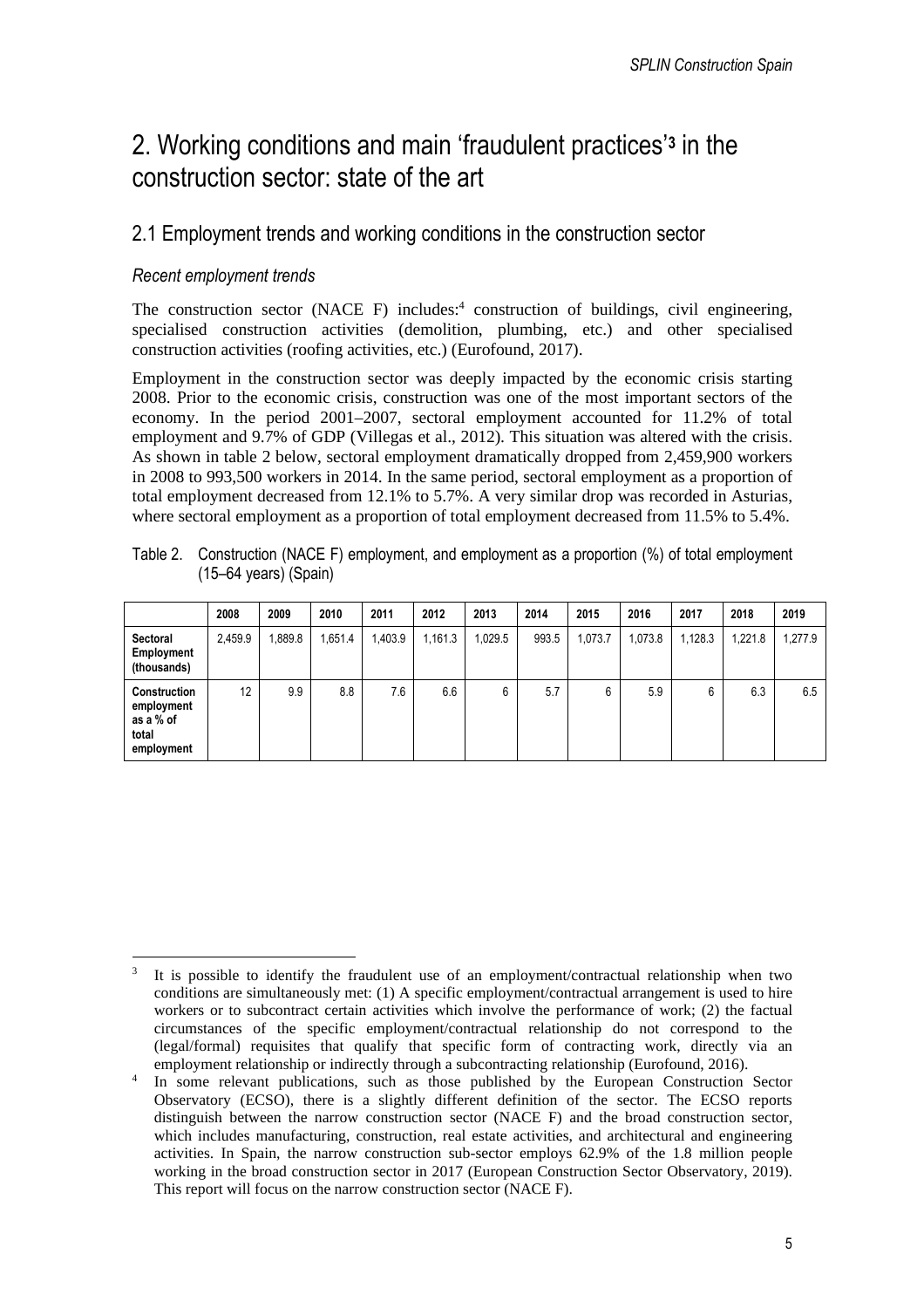|                                                             | 2008 | 2009 | 2010 | 2011 | 2012 | 2013 | 2014 | 2015 | 2016 | 2017 | 2018 | 2019 |
|-------------------------------------------------------------|------|------|------|------|------|------|------|------|------|------|------|------|
| Sectoral<br>Employment<br>(thousands)                       | 52.6 | 40.2 | 37.2 | 36.1 | 31.0 | 23.5 | 20.2 | 20.4 | 20.1 | 22.6 | 22.9 | 25.4 |
| Construction<br>employment as a<br>% of total<br>employment | 11.5 | 9.4  | 9    | 9    | 8.1  | 6.4  | 5.4  | 5.4  | 5.2  | 5.7  | 5.8  | 6.6  |

Table 3. Construction (NACE F) employment, and employment as a proportion (%) of total employment (15–64 years) (Asturias)

*Source: Spanish Labour Force Survey, annual data (thousands)* 

There is a consensus that the construction sector was oversized in the years prior to the crisis. Employment in the Spanish construction sector accounted for 11% of total employment compared to 8% of the EU-28 average. Sectoral growth in the years prior to the crisis was due to the extraordinary housing boom, which increased housing prices. According to the Bank of Spain (the Spanish Central Bank), between 1997 and 2007, the average housing price in Spain rose by 115% in real terms. The rise in prices occurred in parallel with a huge increase in supply and new dwellings built. From 2003 to 2007, over 600,000 units of new residential flats per year were built, with a maximum of 760,000 in 2006, way above the reasonable and customary numbers recorded in other European countries. Indeed, in some of these years, the number of new residential flats built in Spain exceeded the number of new construction flats in the four big EU countries combined (Germany, France, UK and Italy) (Herrero & Fernández, 2008). While the rate of housing price growth was already decreasing in 2007, the impact of the USA subprime crisis accelerated the then ongoing correction, causing dramatic impact on employment levels (García-Herrero & Fernández, 2008).

In recent years, the Spanish construction sector has showed some signs of recovery. On the one hand, the number of finished dwellings increased by 36% between 2016 and 2017, ending nine consecutive years of downward trends. On the other hand, households' investments in housing renovation has also been increasing since 2013 (ECSO, 2019). As a result, sectoral employment has grown by 29% from 2014 to 2019 in Spain and by 26% in Asturias. However, this employment growth has not been enough to recuperate pre-crisis employment levels.

#### *Workforce characteristics*

As is common throughout Europe, the construction sector in Spain is heavily male-dominated, with 91% (Spain) and 89% (Asturias) of workers being men in 2019 (Spanish Labour Force Survey, annual data). In addition, a relevant feature of the construction sector is that a large share of construction workers are migrants.

### *Employment and Working conditions*

Employment and working conditions in the construction sector are shaped by several structural factors. First, the construction sector is a labour-intensive industry: about 50% of the turnover is achieved through the labour of the worker (Eurofound, 2017). In addition, a key characteristic of the construction business model is the widespread use of subcontracting. On the one hand, subcontracting part of a project to another firm is still common standard practice as a result of the different skills and specialisation domains of different construction firms. On the other hand, construction business models have been based on subcontracting strategies where the main purpose has been to save costs and blur liability. For instance, this is the case of subcontracting strategies in which the main firm only plays the role of administration and manager, outsourcing most of the activity to subcontracting firms. As a result, most subcontracting firms in the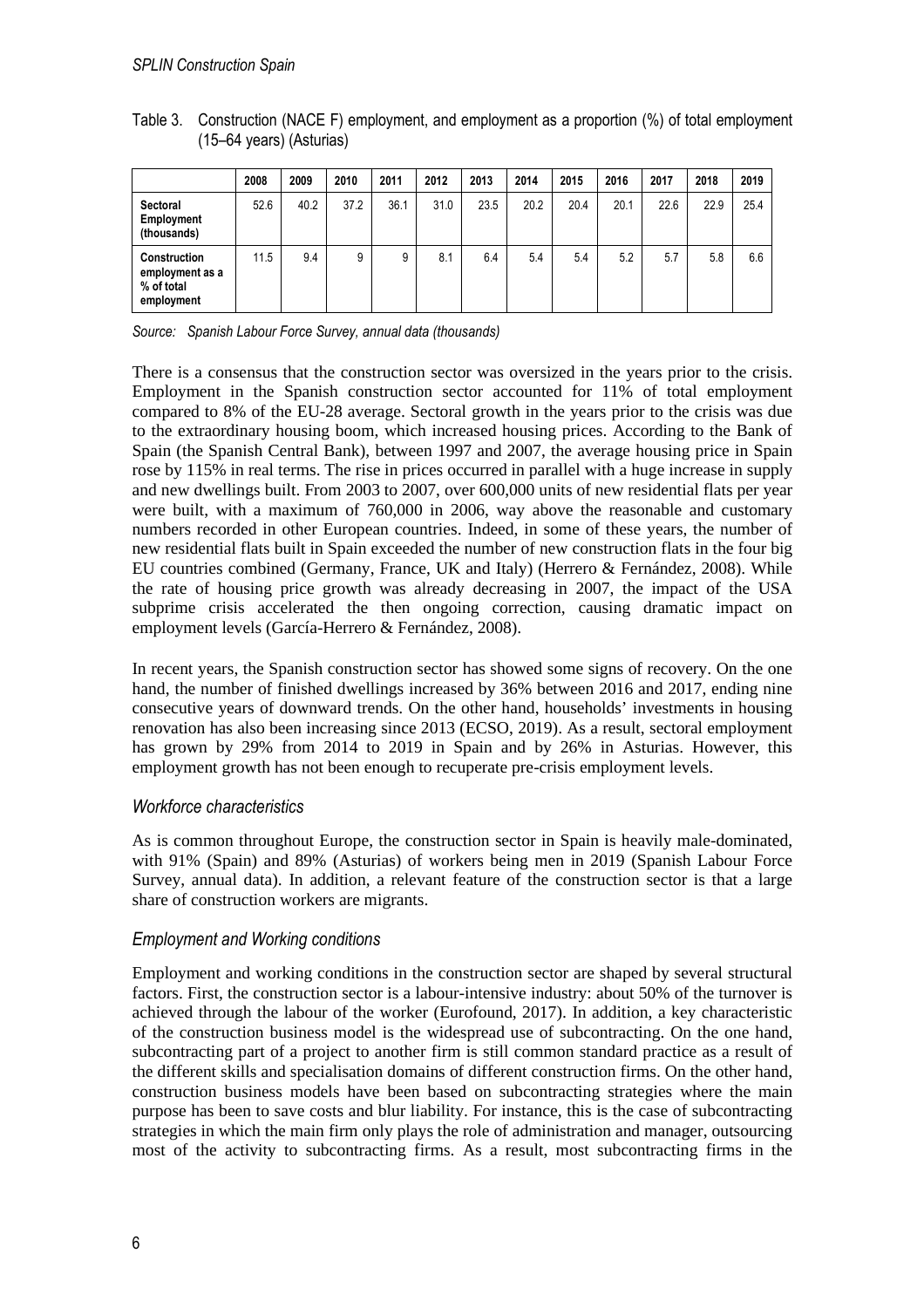construction sector in Spain are Small and Medium-Size Enterprises (SMEs) or they are formed solely of self-employed workers (Romero-Barriuso et al., 2019).

The worst characteristics of employment and working conditions in the construction sector determined by those structural factors described above are: the high instability or insecurity of work contracts (high rate of temporary employment and self-employment); high rate of work accidents; irregular working time and long working days; and low wages.

In terms of employment conditions, a significant feature of the construction sector is that selfemployment is widespread: 26% self-employment as a proportion of total employment, compared with 16% at cross-sectoral level. Moreover, 15% are self-employed without employees compared with 10% at cross-sectoral level (Spanish Labour Force Survey data, second quarter).<sup>5</sup> As shown in table 4 below, data from the Labour Force Survey shows that self-employment has remained stable at cross-sectoral level since 2008. In contrast, in the construction sector, self-employment sharply increased during the economic crisis: from 21% in 2008 to 29% in 2012. Since 2016, the proportion of self-employment has slightly decreased, although it is still 10% points higher than in the whole economy.

Table 4. Self-employed as proportion of total employment. Construction (NACE F) and total economy (Spain)

|                     | 2008 | 2012 | 2016 | 2018 | 2019 |
|---------------------|------|------|------|------|------|
| <b>Construction</b> | 21%  | 29%  | 30%  | 27%  | 26%  |
| Total economy       | 17%  | 17%  | 17%  | 16%  | 16%  |

*Source: Spanish Labour Force Survey, microdata, second quarter* 

Figure 1 below estimates self-employment as a proportion of total employment, using data from Social Security for the construction sector in Spain and Asturias, and for the whole economy. This source confirms that self-employment is much more prevalent in the construction sector than in the total economy. When comparing the evolution of self-employment in the construction sector in Spain and Asturias, it appears that the increase of self-employment since 2013 is higher in Asturias. Moreover, in the construction sector in Asturias the proportion of self-employment continued to grow from 2014 to 2016 while in the Spanish construction sector it has started to decrease after 2013.

<sup>5</sup> According to Social Security data, there were 380,518 self-employed in the construction sector in 2019. Therefore, there were 34% self-employed in the construction sector compared with 19% at cross-sectoral level (Social Security statistics).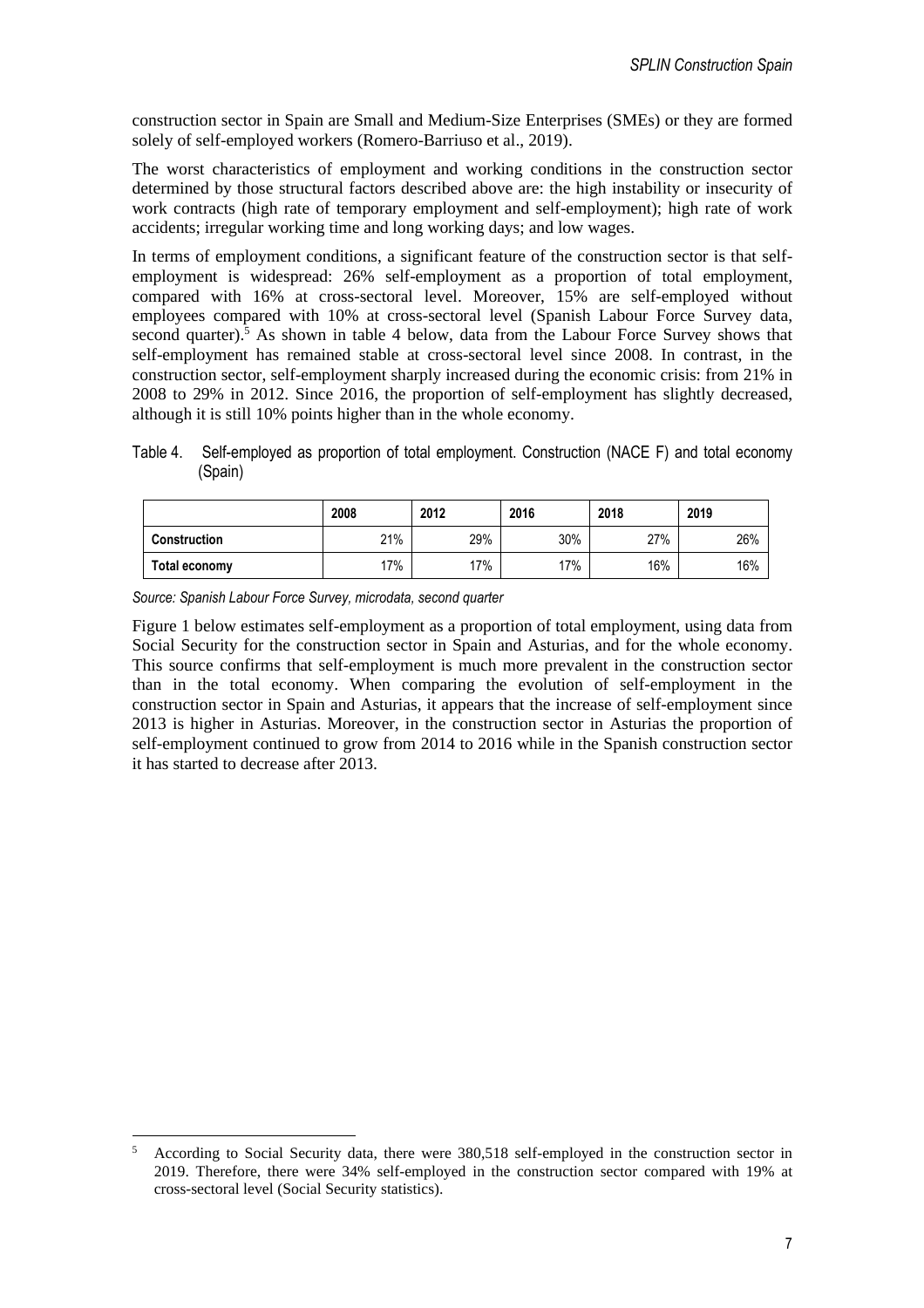

Figure 1. Self-employed as proportion of total employment. Construction (NACE F) and total economy (Spain and Asturias)

*Source: Social Security statistics. Monthly average January.* 

The prevalence of self-employment in construction has been explained by the temporary nature of construction projects and the dominant subcontracting practices existing in the sector. In this context, using self-employed workers enables firms to match contractual or seasonal fluctuations in demand, while minimising the economic risk of surplus labour during slack periods (Behling & Harvey, 2015). Nevertheless, the rise in self-employment recorded during the crisis years in Spain has also been interpreted as a sign of growing bogus self-employment in the sector, as remarked in the interviews for this research.

In terms of employment conditions, another significant and negative characteristic is related to the high rate of temporary employment. Fixed-term employment contracts are more widespread in construction. As shown in table 5 below, in 2019, the temporary employment rate was 42% in the construction sector compared with 26% for the whole economy. The temporary employment rate decreased during the most negative years of the economic crisis (from 49% in 2008 to 37% in 2012). However, after 2012, it began to increase again in parallel with employment recovery.

Table 5. Temporary employment rate. Construction (NACE F) and total economy

|              |               | 2008 | 2012 | 2016  | 2018 | 2019 |
|--------------|---------------|------|------|-------|------|------|
| <b>Spain</b> | Construction  | 49.5 | 36.8 | 43. . | 40.3 | 41.9 |
|              | Total economy | 29.3 | 23.4 | 25.7  | 26.8 | 26.4 |

*Source: Spanish Labour Force Survey, microdata, second quarter.* 

When looking at working conditions, scientific literature shows that construction workers are more likely to experience negative or precarious working conditions in several dimensions. First, the sector has traditionally recorded a comparatively higher rate of accidents at work. Responding to this problem, investments in health and safety policies have evolved positively since the 1990s. In addition, several policy and industrial relations initiatives were launched. In this regard, the limitation of subcontracting chains and the introduction of new requirements to monitor compliance with regulation were particularly important (Romero-Barriuso et al., 2019). Subcontracting has been assessed as a key determinant of labour accidents, particularly in SMEs and for self-employed workers. This is because subcontractors at the bottom of the contracting chain are more likely to circumvent some elements of health and safety regulation (Muñoz-Villalba et al., 2017). Moreover, workers in these companies generally lack trade union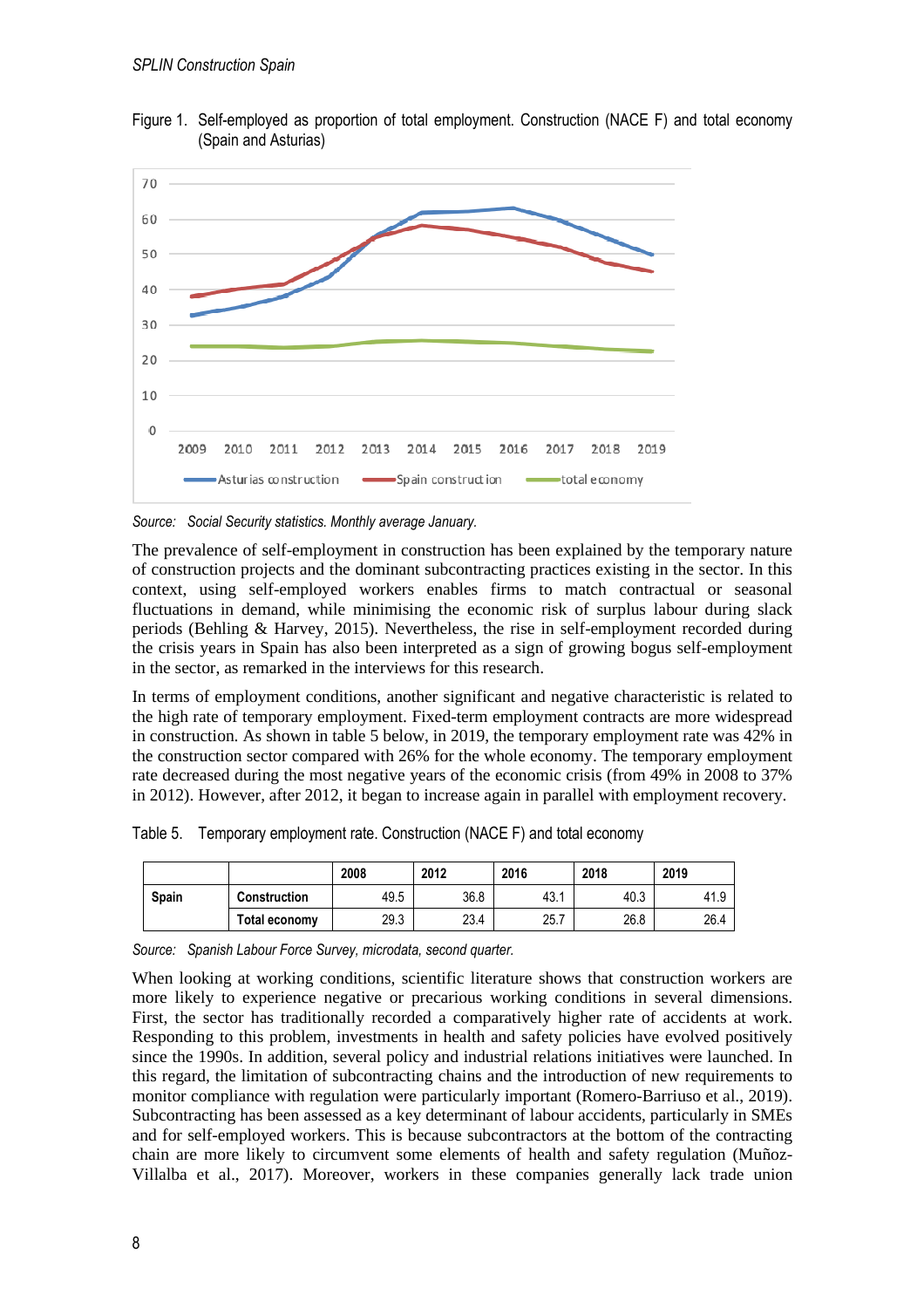representation and, accordingly, are more vulnerable to employer abuses (Sanz de Miguel, 2019).

Despite the introduction of stricter regulation on subcontracting, the incidence rate (IR), which measures the number of accidents for every 100,000 exposed workers who are affiliated with Social Security and covered for occupational accident contingencies, is still much higher in the construction sector than for most economic activities. In 2018, the IR was 7,982.7 for the construction sector compared to 3,408.7 for the whole economy (Work Accidents Statistics, Ministry of Employment). In that year, only the extractive industries sector recorded a higher IR. Some studies have shown that during the crisis in Spain (the period 2008–2013), occupational accidents in the construction sector declined, both in absolute terms and relative terms. However, this trend has changed since 2013 (Muñoz-Villalba et al., 2017). Confirming this trend, trade unions interviewed in the fieldwork described a rise in the number of labour accidents in recent years, in line with the economic recovery (TU1 interview).

Second, construction workers are more exposed to variable working hours, unsocial working time (weekends, evening, etc.) and, particularly long working days. In the construction sector, 64% of all workers work between 40 and 50 hours, compared to 44% in the whole economy; and 9% work more than 50 hours compared to 7% in the whole economy (Spanish Labour Force Survey, second quarter 2019). In contrast, part-time work is less prevalent in construction than the economy as a whole, as only 5% of the employees in the construction sector work on a part-time basis, compared with 15% in the whole economy (Spanish Labour Force Survey, second quarter 2019).

Thirdly, wages in construction are comparatively lower when we look at the actual average annual wages ( $\epsilon$ 2,607 for construction vs.  $\epsilon$ 23,646 for the whole economy in 2017, according to the Wage Structure Survey).

### 2.2 Fraudulent practices and abuses in the construction sector

Reviewing the few studies that have researched the topic in the construction sector in Spain (Eurofound, 2017) plus the data gathered in fieldwork, the most common fraudulent practices identified are:

- Bogus self-employment.
- Subcontracting chains and multi-level contracting (which entail circumvention of health and safety regulations).
- Workers unregistered with Social Security.
- **IFFERENT IFFERENT IFFERENT IFFERENT** IFFERENT IFFERENT IFFERENT IFFERENT IFFERENT IFFERENT IFFERENT IFFERENT IFFERENT IFFERENT IFFERENT IFFERENT IFFERENT IFFERENT IFFERENT IFFERENT IFFERENT IFFERENT IFFERENT IFFERENT IFFE

#### *Bogus self-employment*

Bogus self-employment is associated with workers who are declared as self-employed simply to reduce Social Security costs, and elude labour laws and collective bargaining liabilities. According to some authors (Perez, 2008), this fraud may arise from problems with demarcating self-employment and bogus self-employment according to existing criteria. Other authors (Sanz de Miguel, 2019) have challenged this explanation and attribute the extension of selfemployment in Spain to the interaction of three different institutional fields: first, the fragmentation of employment relationships following regulatory reforms; second, the lack of resources of the Labour Inspectorate to enforce existing regulation; third, trade union weakness at company level.

Bogus self-employment is a cross-sectoral phenomena (Sanz de Miguel, 2019). At the same time, it is particularly acute in the construction sector, where it seems to have grown since the onset of the economic crisis. A report of Labour Foundation Asturias (FLC, 2015) highlighted the existence of bogus self-employment in the construction sector resulting from employer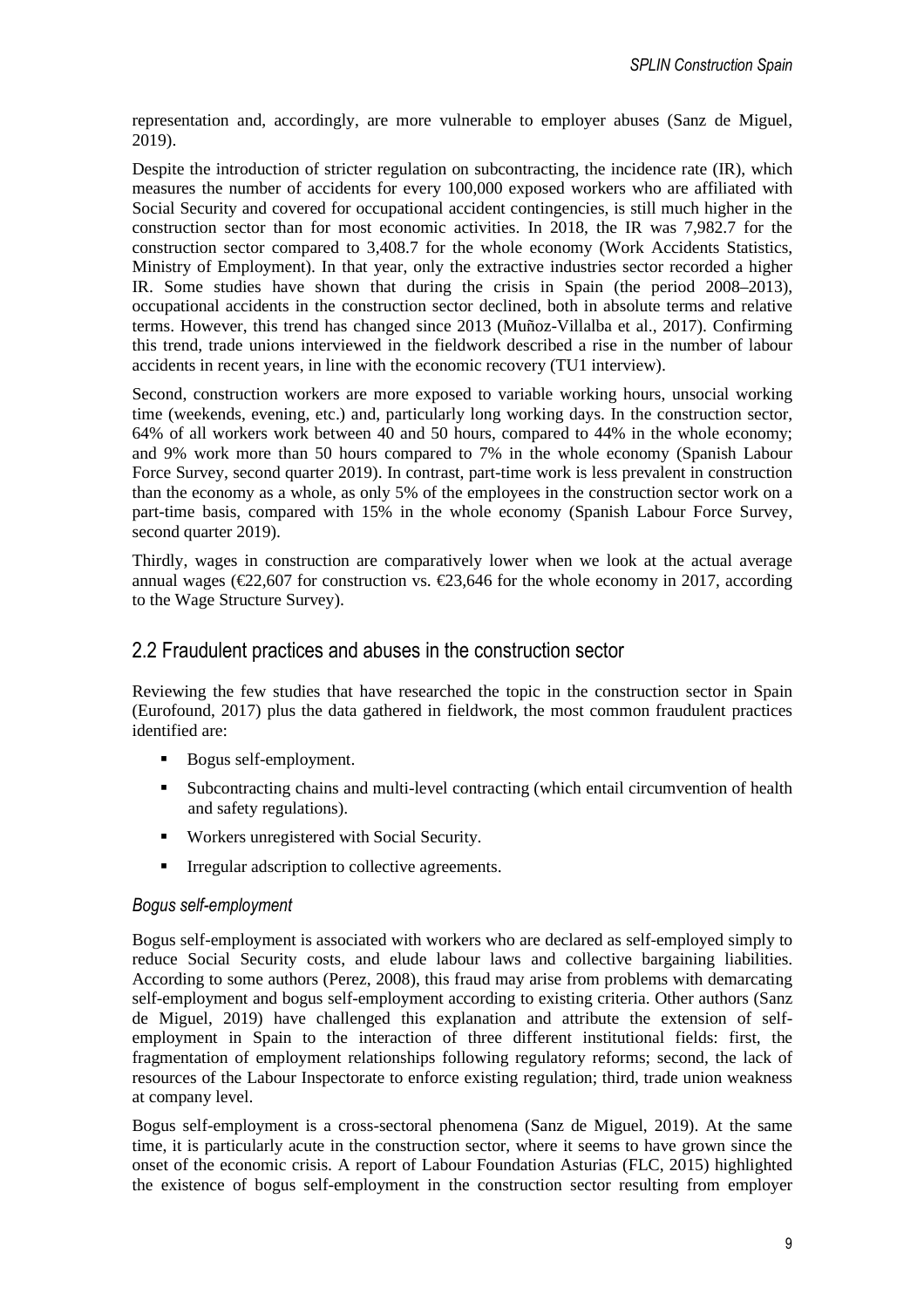strategies aiming to save costs. They estimate that in this region, between 30% and 40% of selfemployment in the construction is bogus self-employment. The same report identified a corrosive effect on health and safety associated with these fraudulent practices, as those workers are forced to work longer working days, and are not covered by health and safety protection mechanisms.

The labour inspector (LI) and social partners interviewed confirmed that this has been by far the most important fraudulent practice in the construction sector in Asturias:

*"During the worst years of the crisis, we used to detect one or two bogus self-employed every week…Now the number of bogus self-employment has decreased. The main explanation [for using self-employed workers] was the employers' wish to save costs and avoid labour liability." (LI)* 

#### *Subcontracting chains, multi-level contracting, and circumvention of health and safety regulation*

The effects associated with subcontracting chains and multi-level contracting was an issue extensively discussed prior to the economic crisis. Subcontracting with long chains provokes a displacement of risks from bigger companies to weaker companies. Principal contractors push subcontractors to save costs, and they are thus encouraged to resort to irregular practices, particularly related to circumventing health and safety regulation.

The high incidence of labour accidents in the construction sector has been associated in the literature with long subcontracting practices where subcontractors, particularly SMEs, were not meeting the health and safety regulations (Muñoz-Villalba et al., 2017).

Fraud has also been associated with the use of letterbox companies, or intermediate agencies without real construction activity or productive infrastructure.

To handle abuses related to subcontracting, a new regulation was approved in 2006 (Law 32/2006) that, among other things, imposes new conditions on companies and aims to intervene in subcontracting practices in terms of: quality and company solvency (ensuring there is real activity and productive infrastructure, assumption of risks and liabilities, etc.); health and safety, in terms of having accreditation with the Register of Accredited Enterprises (*Registro de Empresas Acreditadas*); and the percentage of workers with open-ended contracts (at least 30% of the entire workforce). Moreover, the law limited long subcontracting chains, forbidding the third-level subcontractor to further subcontract work and making it mandatory for subcontracting companies to complete a so-called 'subcontracting book', in which companies have to record a range of details about the subcontracting chain (Monreal, 2008).

However, despite this 2006 regulation, companies still circumvented regulations on subcontracting practices. This can be seen in a report from Labour Foundation Asturias (FLC, 2015) which details the following non-compliance with the Law 32/2006 on subcontracting:

- Companies not updating the information provided in the Register of Accredited Enterprises.
- Companies not meeting the requested minimum percentage of workers hired with openended contracts.
- Companies not having the subcontracting book.
- Companies which lack productive infrastructure, and health and safety coordinators.

In addition, fieldwork information highlights the problem with public procurement/public tendering regulation. This regulation limits subcontracting by requiring a contractor under public contract to perform 40% of the work themselves. As regulation is not properly monitored, companies can easily resort to bogus self-employment and other bogus subcontracting chains.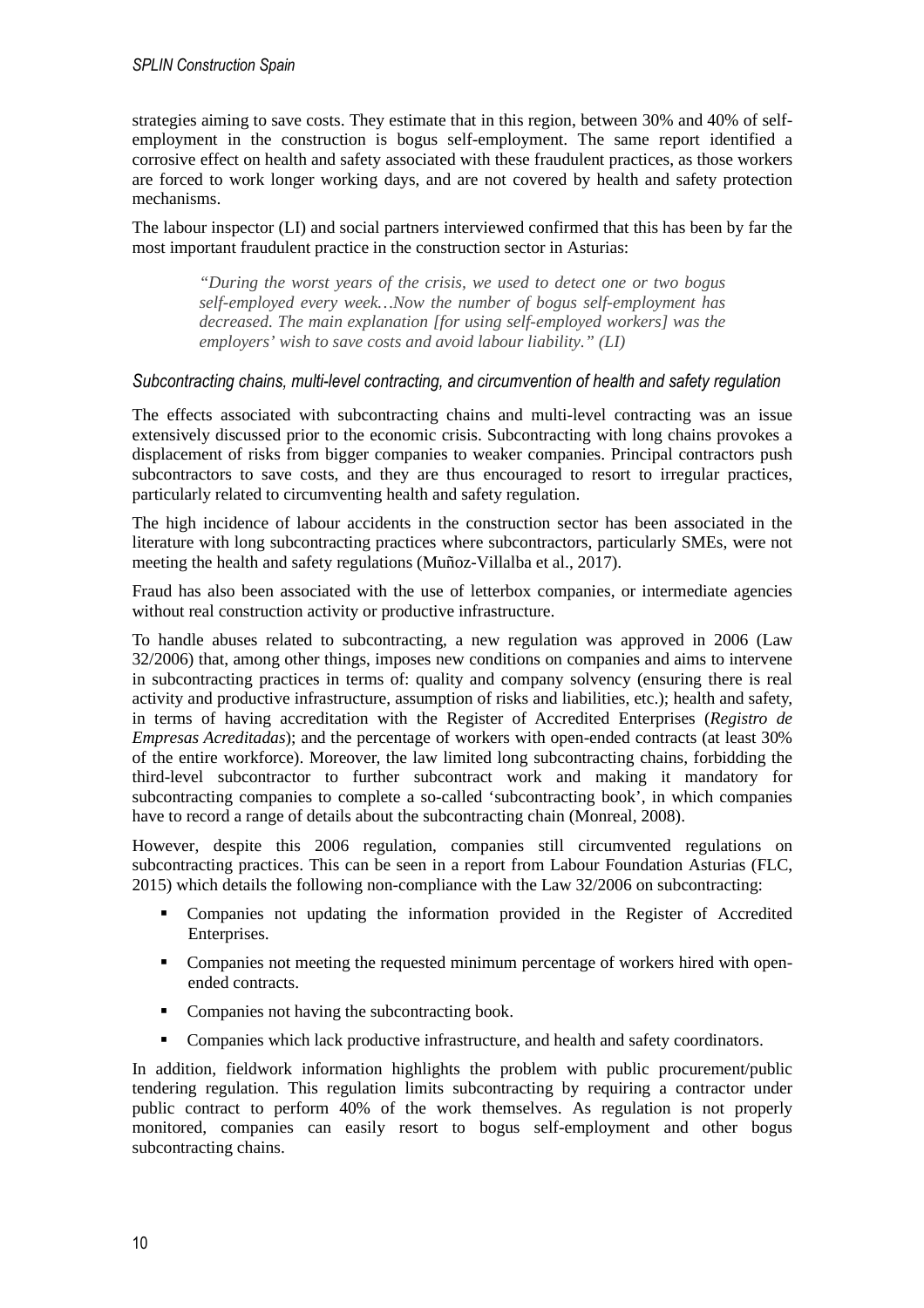### *Workers unregistered with Social Security*

This fraud occurs when companies do not register workers with Social Security. It was particularly associated with the employment of non-regularised migrants, especially prior to the economic crisis. It was estimated that a significant proportion of undocumented migrants were employed in the construction sector (Meardi et al., 2012).

In the region studied (Asturias), the labour inspector stressed that there was a dramatic increase in the number of workers unregistered with Social Security during the years of the crisis (2008– 2013).

#### *Irregular adscription to collective agreements*

Some Spanish trade unions (UGT) at national level have made criticisms that there are companies which register their headquarters in those provinces where the collective agreement establishes lower wages and worse working conditions, while operating in a different province (Eurofound, 2017).

In Asturias, Labour Foundation Asturias (FLC, 2015) has warned of companies irregularly classifying their activity with the aim of been covered by other sectoral collective agreements and, as a result, eluding stricter regulation by the construction collective agreement. The companies also want to save comparatively higher costs in terms of health and safety, and vocational training which have to be paid to the FLC.

The labour inspector interviewed confirmed the significance of this fraud:

*"We have found cases of companies from different regions which are working here and do not apply the regional collective agreement. I am not talking about posted workers who come here to work in a construction project. I am talking about workers from Asturias hired on purpose under a 'temporary contract for specific jobs or services' (contrato de obra y servicio), to work on a project in the region, who are employed under the conditions regulated under a different collective agreement (region of Cantabria, etc.) and do not pay Social Security quotas here. Or we find companies which have part of the structural activity in Asturias and do not apply the agreement." (LI)*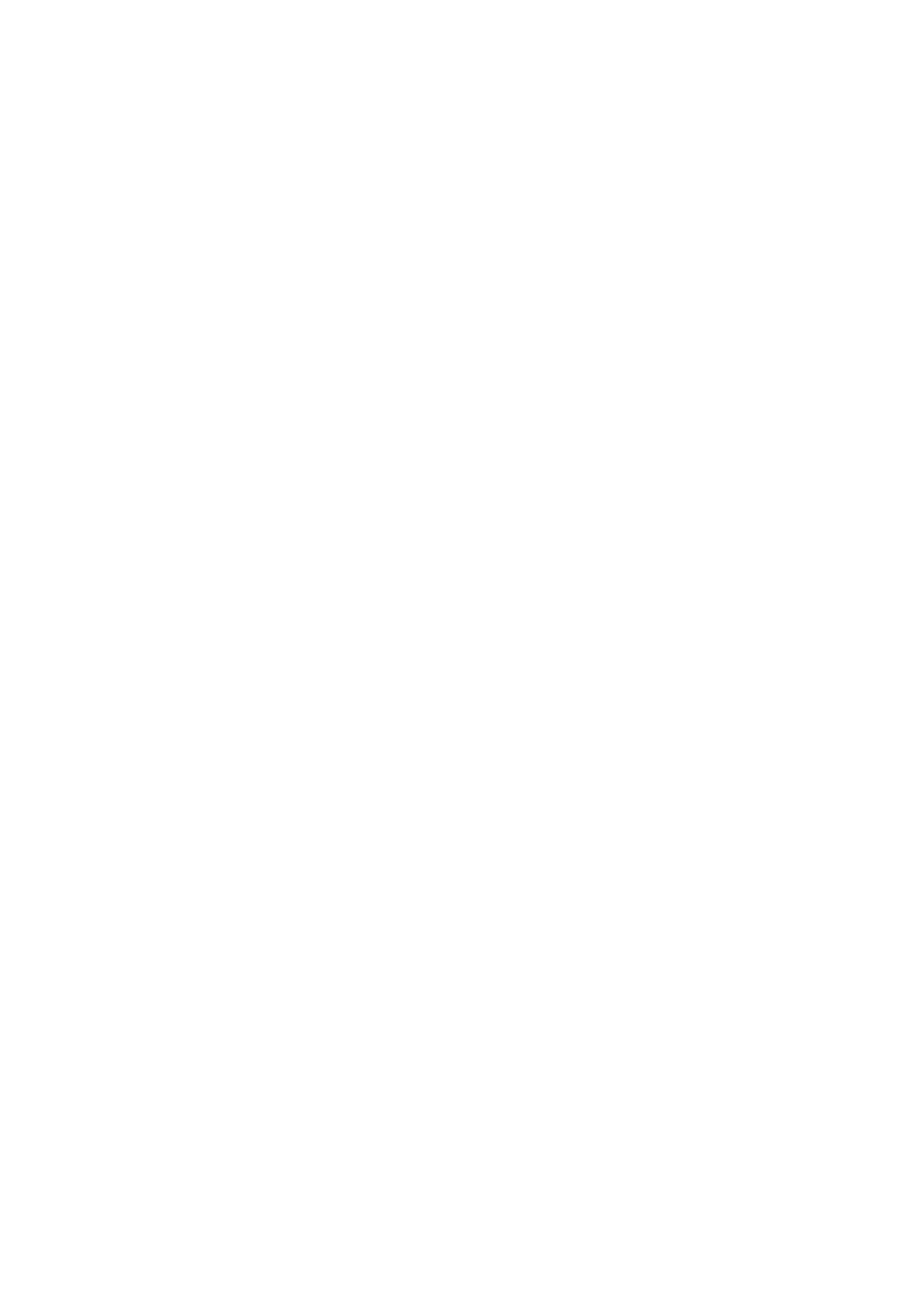# 3. Co-enforcement action

The previous section showed the importance of improving enforcement efficiency in the construction sector, given the widespread use of several fraudulent practices, the perpetration of which increased during the economic crisis. Bearing this in mind, this section studies an innovative co-enforcement action developed in the region of Asturias aiming to improve enforcement through cooperation between social partners and public institutions.

Box 1. Enforcement terms and actors used in the section

Labour Foundation of the Construction Sector of Asturias: paritarian body in the construction sector in Asturias (Spain), comprising sectoral social partners (worker and employer organisations).

COPREVAS: Commission on Health and Safety and Hiring Prevention. It is an autonomous commission created and managed by the sectoral social partners of the construction sector.

COPREVAS prevention delegates: workers appointed by COPREVAS to implement social partners autonomous enforcement activities in the field of health and safety and contractual regulation. Also referred to as simply 'delegates' in this report.

Labour and Social Security Inspectorate (also referred as labour inspection institution): main Spanish institution in charge of supervising the enforcement of labour and social security provisions through its network of labour inspectors.

Formal complaint (*denuncia*): the only and direct means that workers have to bring cases of employers' circumvention of labour law provision to the Labour and Social Security Inspectorate. Access to the formal complaint system is public (it can be made by any person) and confidential.

Notification: written advice issued by COPREVAS to the companies alone, without informing the Labour Inspectorate

### 3.1 Drivers of co-enforcement: the institutionalisation of a social partners' consensual approach to enforcement

In Asturias, a significant feature of enforcement in the construction sector has been the informal and formal cooperation between sectoral social partners and the Labour Inspectorate. This cooperation was officially institutionalised through a cooperation agreement between construction sector social partners in the Autonomous Community of Asturias and the Labour Inspectorate. It was signed in 2017 and renewed in 2019 through a formal agreement with the regional Labour Office (*Oficina Regional de Empleo*). Through this agreement, social partners' own inspectors (so-called 'prevention delegates'), share information weekly with the Labour Inspectorate on infractions related to health and safety, and fraudulent contracting practices.

To fully understand the co-enforcement experience, attention has to be drawn to the role played by sectoral social partners from this region in promoting fair competition, improving working conditions, and better enforcing health and safety standards. This is the result of an historical process of social dialogue institutionalisation, which resulted in the creation of two key institutions.

The first institution is the Labour Foundation, which represents a crucial attempt to shape a more cooperative industrial relations model at sectoral regional level. It was created in 1988 through a specific clause in the sectoral/regional agreement concluded by the most representative sectoral/regional social partners (UGT, CCOO and CAC-ASPROCON). It was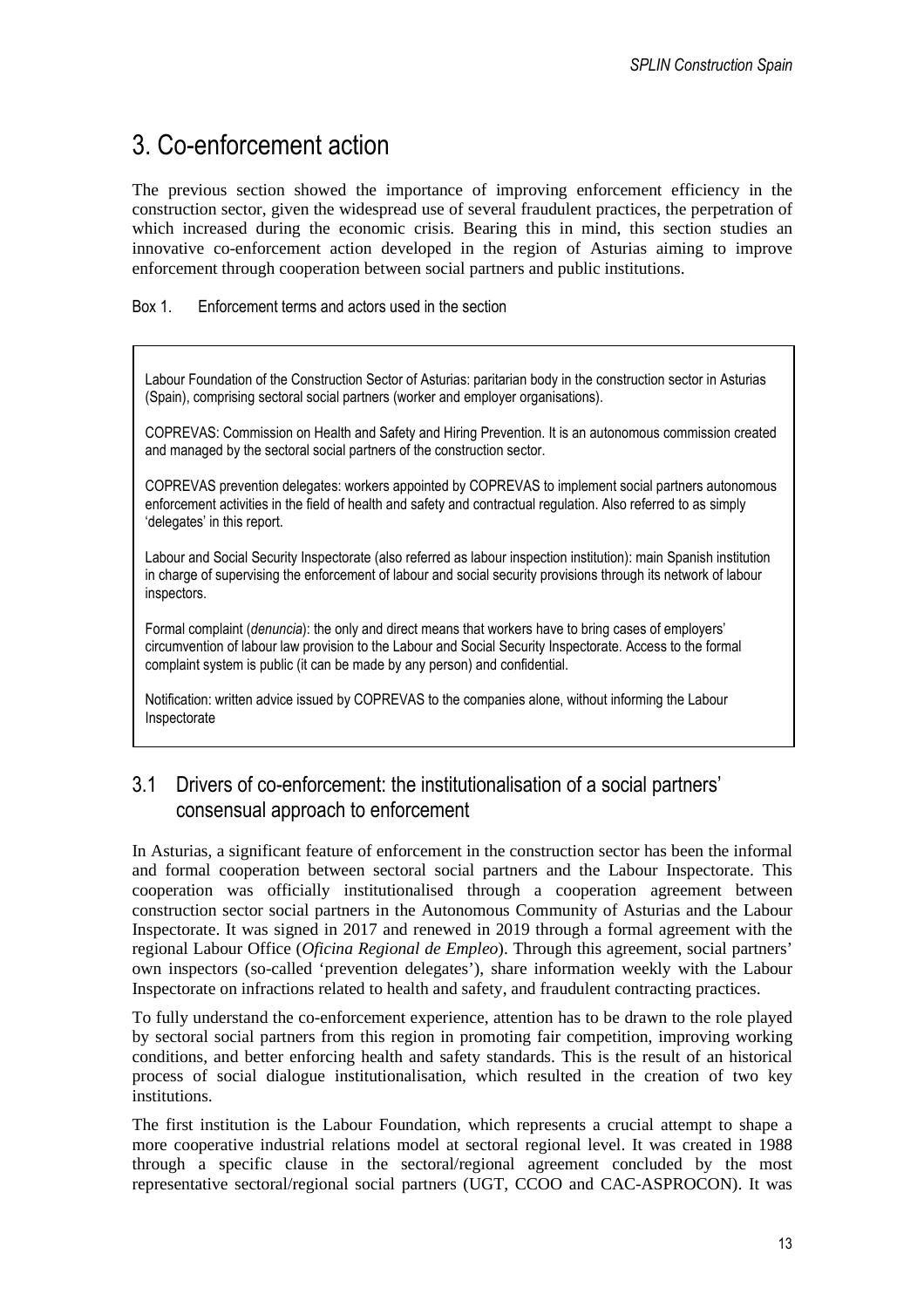the first 'paritarian' body in the construction sector in Spain. It started to develop a wide range of actions focused on sectoral employees and also the unemployed, including training and different social benefits.

The creation of the Labour Foundation was the culmination of several years of intense negotiations aimed at regulating a conflictual sector where working conditions were usually bargained on an individual basis. This was also a learning process in which sectoral social partners studied and compared good practices of sectoral social dialogue, including meetings with sectoral social partners from countries such as Austria or Germany. It is worth noting that in Spain, democratic industrial relations institutions were in a very early stage in the 1980s. Social partners were legalised in 1977 and the right to strike was only officially recognised in the Spanish Constitution of 1978. In 1977, there was a long sectoral strike lasting 90 days, which proved to be a key historical event impelling social partners to shape a more constructive social dialogue climate. The strike had been mainly organised by self-organised workers' assemblies. In this context, anarchist trade unions (*Confederación Nacional del Trabajo,* CNT and *Confederación General del Trabajo*, CGT) played a leading role. This strike had two main impacts. First, companies understood the importance of industrial relations' institutions favouring bargaining as a means to prevent conflict. Second, trade unions previously linked to the Communist Party (CCOO) and the Socialist Party (UGT) which, although formally class-oriented (Hyman, 2001), had more reformist agendas, appeared as key bargaining partners in developing new industrial relations institutions, thereby marginalising anarchist trade unions.

The second key institution is the Commission on Health and Safety and Hiring Prevention (COPREVAS). It was regulated in the regional sectoral collective agreement of 1997 to enforce a new law on the prevention of occupational risks which was approved 2 years before (Law 31/1995, of 8 November 1995), and to reduce the high number of labour accidents. At this time, the mortality rates for workers in the workplace (*siniestralidad laboral*) was very high because companies and workers lacked a culture of prevention in occupational health and safety. In addition, COPREVAS also aimed to improve the enforcement of contractual labour regulation.

COPREVAS started to operate in 1999 with 4 delegates appointed by trade unions and employer organisations. In 2004, the number of delegates was enlarged to 8 delegates.<sup>6</sup> Since then, different technological and organisational innovations have been introduced. Moreover, the increasing use of fraudulent contractual practices since the 2008 crisis, led COPREVAS to put more emphasis on detecting and making formal complaints about these practices through more sophisticated methods.

COPREVAS and the Labour Foundation are formally two different institutions, although they have similarities and work closely together. COPREVAS delegates are contracted and appointed by employer organisation (4) and trade unions (4). COPREVAS and the Labour Foundation work together in the implementation of enforcement activities, and both have high degree of internal cooperation. As shown in the next section, the Labour Foundation provides technical support to the delegates and also attends COPREVAS meetings. It has also played a leading role in proposing and developing innovations aimed at increasing the efficiency of fraud detection.

In a nutshell, the proactive social partners' role on enforcement has been a key driver in the development of this co-enforcement initiative. Since the creation of COPREVAS, social partners have engaged the Labour Inspectorate in their actions. They have asked them to provide training to their delegates and have supported their work though submitting formal complaints (*denuncias*) to them.

<sup>6</sup> The number of delegates temporally increased in 2011, in the context of an ad-hoc campaign favouring the renovation of construction equipment. Currently there are 8 delegates.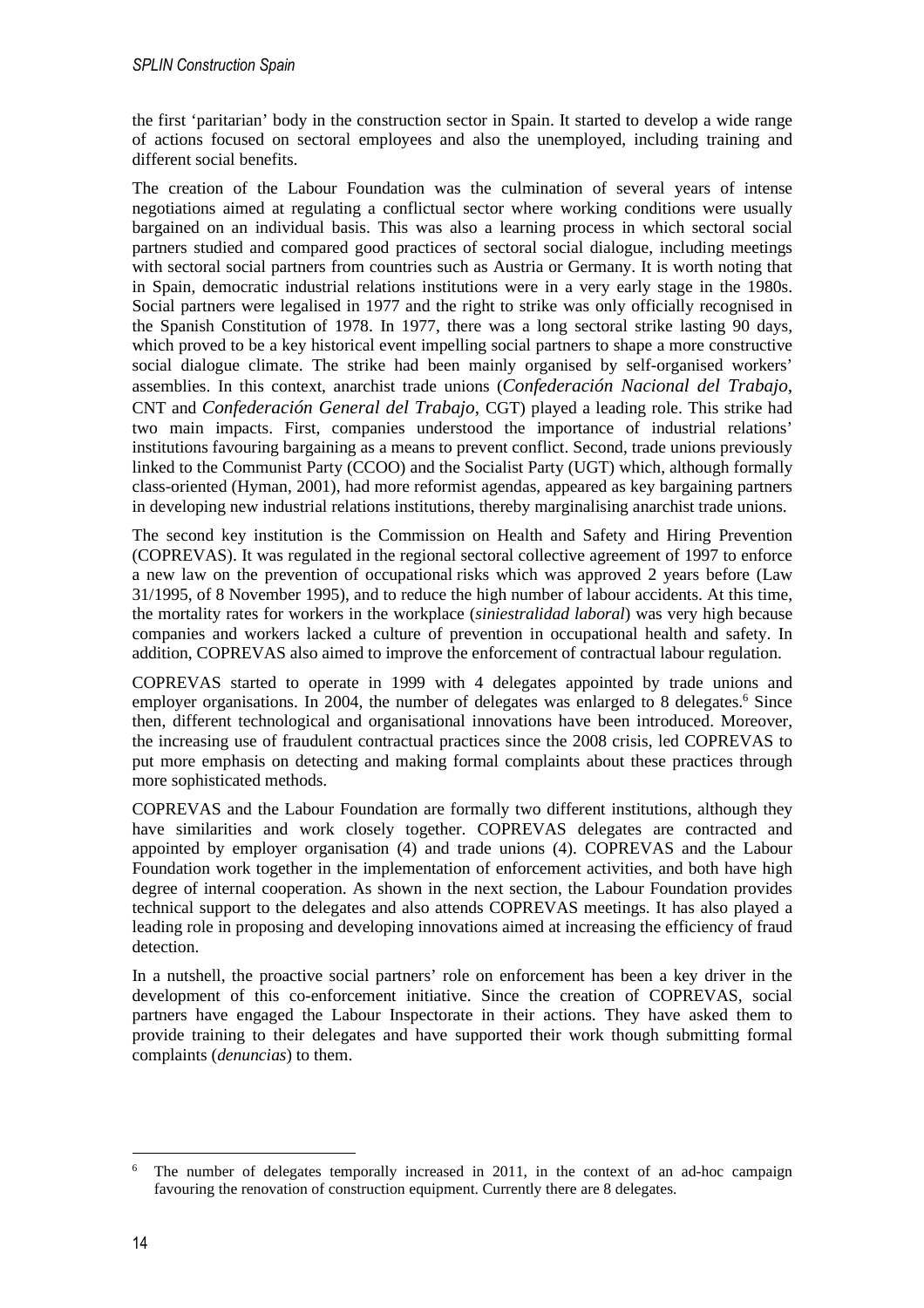### 3.2 Design of co-enforcement action

As noted above, a significant feature of enforcement in the construction sector in the Asturian region has been the informal and formal cooperation between sectoral social partners and the Labour Inspectorate. In this particular context, a key lesson learned is that the cooperation leading to co-enforcement is mainly the result of previous trade union and employer organisations' agreements on enforcement, involving the Labour Inspectorate and the regional Labour Office from the beginning.

#### *Social partners' joint actions on enforcement: design and functioning of the Commission on Health and Safety and Hiring Prevention COPREVAS*

In the Asturian construction sector, social partners have been closely working together since the 1990s to improve enforcement of health and safety standards, and contractual regulation. The main achievement of this joint-effort was the creation of the Commission on Health and Safety and Hiring Prevention (COPREVAS) in the sectoral regional collective agreement of 1997. According to the collective agreement, the COPREVAS commission consisted of 8 members appointed by trade unions (4) and employer organisation (4). However, in practice COPREVAS is managed by a governing board of three members which represent the employer organisation (CAC-ASPROCON) and the trade unions CCOO and UGT. In terms of funding, the initiative is basically funded via the Labour Foundation of Asturias, which is principally financed by the employers' contribution (4.5 % of the gross wage cost).

COPREVAS was a pioneer institution in the Spanish context because of the introduction of the so-called 'health and safety delegates', who started to operate in February 1999. Social partners agreed to appoint and contract four 'health and safety delegates' (2 appointed by the employer organisation and 2 by the trade unions). Their goal was to improve and extend the prevention culture, and enforce health and safety, and labour contractual regulation. For this purpose, they were mandated to: freely enter all the companies covered by the sectoral agreement; conduct interviews with both workers' representatives (including works councillors and prevention delegates) and employers; and recommend the suspension of work in case of serious health risks, with direct contact with the responsible person for each construction project. After each inspection and company visit, delegates were required to submit a report to the governing board of COPREVAS, notifying them of any incident or legal infringement found and, if considered necessary, a call for a formal complaint (*denuncia*) to the labour inspector. This information had to be then revised and approved by the governing board of COPREVAS.

When social partners were asked about the reasons which favoured the employers' acceptance of this innovative institution in the 1990s, they stressed that this was partly because they were aware that the main purpose of COPREVAS delegates was to carry out pedagogical actions and, to a lesser extent, punitive actions. In this context, a formal complaint (*denuncia*) to the labour inspector was conceived of as a strategy of last resort, limited to those cases where employers did not follow COPREVAS advice and recommendations. The pedagogic character of COPREVAS delegates in relation to health and safety standards is still considered a hallmark of this institution nowadays:

*"Our task goes beyond formal complaints (denuncias) alone. We provide advice to companies and workers. We contribute to raising awareness on the need to implement proper health and safety conditions. Except in very serious cases, we always try to raise awareness and to provide technical support." (TU2)* 

Employers' acceptance of COPREVAS was also strengthened by the organisation of delegates' work in working pairs. It was agreed that all company inspections would be made by two delegates, appointed by the employer and the trade union respectively. Thus, advice and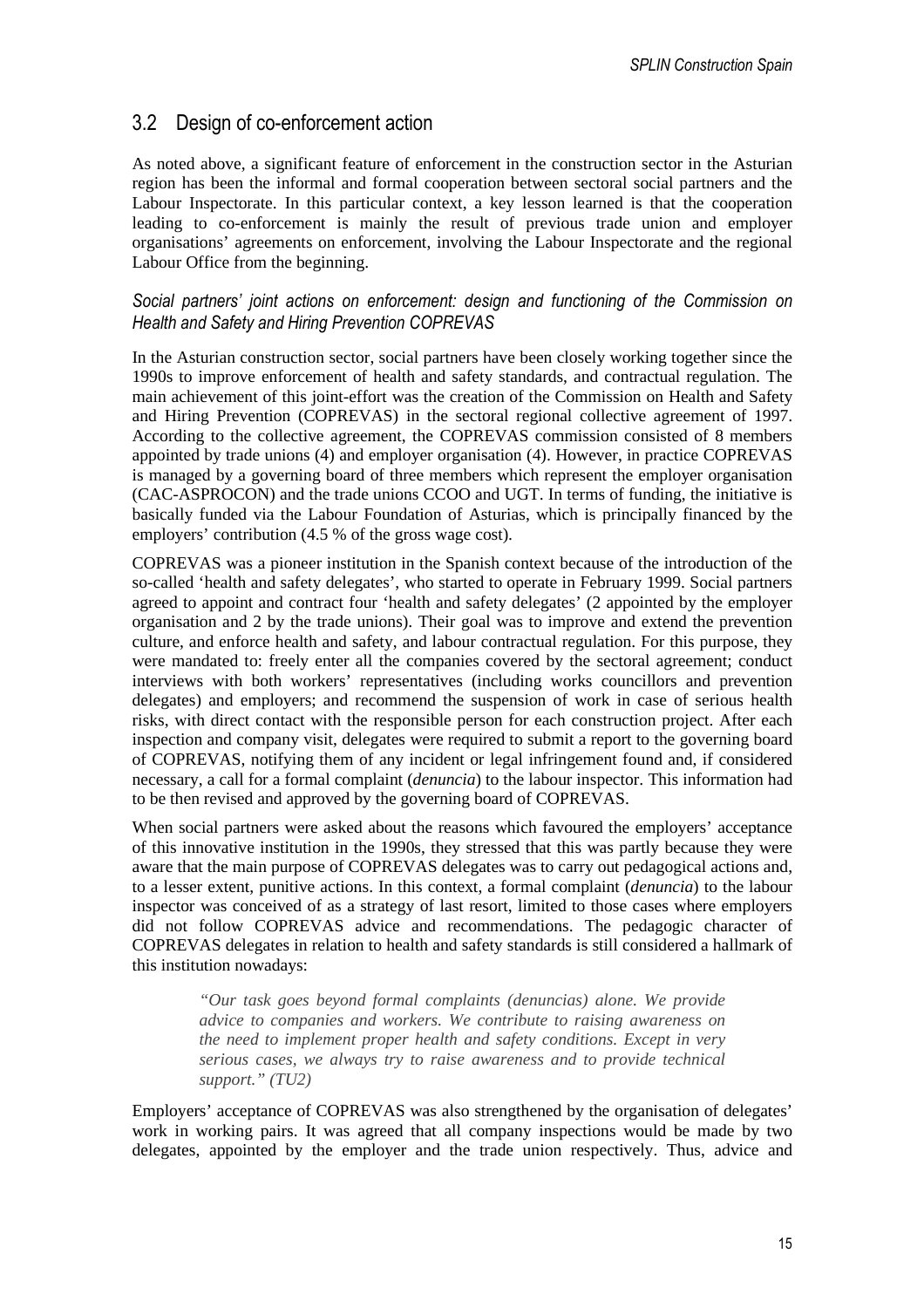notifications were always formulated in agreement by representatives from both the employer and the employee side:

*"The main strength of the COPREVAS delegates is their equal composition. The best thing that can happen to a COPREVAS delegate is that employers do not distinguish between who was appointed by the employers and who was appointed by the unions." (EO)* 

COPREVAS has been kept even in the most conflictual negotiation processes. According to the Labour Foundation staff interviewed, social partners do not put COPREVAS on the table when they bargain about even the most conflictual topics (wages and working time). One trade unionist interviewed recognised that even during the economic crisis, when they faced serious difficulties in renewing the collective agreement, discussions about CORPEVAS were not at stake. However, he also pointed that COPREVAS' existence is directly linked to the maintenance of the sectoral collective agreement: "*if the collective agreement falls, COPREVAS will fall too"* (TU2).

The regulation of the delegates' work in the collective agreement was completed with the elaboration of a protocol of action, and an inspection 'check-list' which describes in detail all the actions to be carried out in every inspection. For the elaboration of the checklist, CORPEVAS was advised and supported by the Regional Asturian Institute of Health and Safety Prevention (*Instituto Asturiano de Prevención de Riesgos Laborales*). A key aspect of the protocol are the procedures which may lead COPREVAS to make a formal complaint (*denuncia*) about health and safety infractions. The protocol establishes that prior to a formal complaint (*denuncia*), three visits, accompanied by two official notifications, have to be made by the delegates (a 'notification' is written advice issued by COPREVAS to the companies alone, without informing the Labour Inspectorate). Only where a company already has a negative record of health and safety infringements, can a formal complaint (*denuncia*) be proposed by the delegates after the first visit. This aspect of the protocol does not apply to contractual infringements (bogus self-employment, etc.), where a more punitive strategy is followed. In those instances, a formal complaint (*denuncia*) can be formulated after the first visit.

Finally, it is worth pointing out that COPREVAS' internal rules did not include any targets, neither in terms of types of companies to be visited (big companies, SMEs, posted workers, etc.), nor other objectives such as numbers of inspections or detected instances of fraud. According to one interviewee, COPREVAS delegates are supposed to visit all types of companies regardless of their size or other characteristics.

### *Evolution and changes in the design and functioning of the Commission on Health and Safety and Hiring Prevention*

Since its enactment in 1997, the figure of the health and safety delegate has been subject to different changes. A first key innovation was introduced in the regional sectoral collective agreement concluded in 2007 (2007-2011). This 2007 sectoral collective agreement conferred new competences on COPREVAS delegates related to the enforcement of contractual labour regulation. Delegates were conferred new powers giving them access to all existing subcontracting books in the construction projects inspected. Subcontracting books were regulated in the 32/2006 Law on subcontracting. Delegates' access to the subcontracting books was a crucial step in increasing COPREVAS' capacity to detect bogus self-employment. This book contains detailed information on several aspects of the subcontracting chain, including the number of employees and self-employed working in a construction project under the direction of any contractor or subcontractor.

However, only from 2015 could COPREVAS take full advantage of the information gathered through the subcontracting book. It was only then that the Labour Foundation could implement longstanding demands to make photographic copies of subcontracting books and gather all this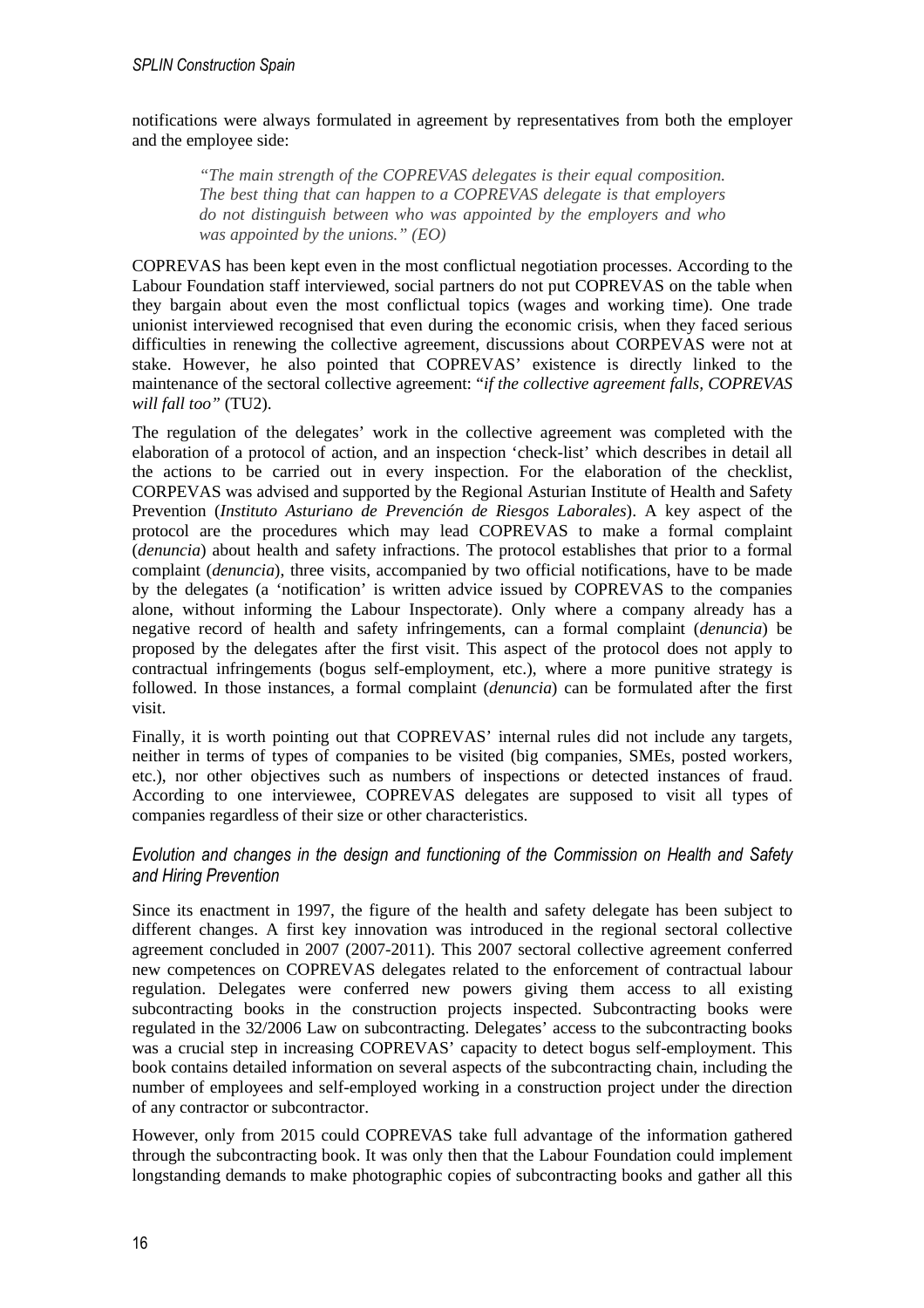information in its database. This was only possible once the employer organisation changed its position because, until that year, the employer organisation had strongly refused any inspection action involving the taking of photographs. According to one interviewee (LF1), the position changed due to the negative impact of bogus self-employment and irregular company classification of collective agreements on fair competition, exacerbated by the economic crisis.

Because of this new possibility, information gathered by delegates is cross-checked by the Labour Foundation through an internal database and app which gather all the information from the subcontracting books, and filter for information on the self-employed. This database and app enable the Labour Foundation to identify potential cases of bogus self-employment which are reported in a formal complaint (*denuncia*) through COPREVAS to the Labour Inspectorate. Labour Foundation staff check numbers related to the share of self-employed workers who work for the same contractor in a construction project. By default, the Labour Foundation internal database notifies database users about all the contractors who have hired at least three selfemployed workers in a construction project. However, this criterion needs to be complemented by qualitative criteria. For instance, a relevant aspect is related to the occupational profiles of the self-employed. In construction, the subcontracting of part of the project to self-employed workers is a standard practice, partly due to the different skills and specialisation domains they can provide. Due to this, LFC stressed the need to check whether the self-employed contracted are engaged in occupational activities falling within the specialisation domain of the company acting as a contractor, as this tends to be a clear sign of bogus self-employment:

> *"Through the subcontracting book we get information about all the selfemployed working in construction projects. We see, for instance, that a contractor has 3 self-employed workers out of a total of 4 workers contracted for the project. We therefore revise this case, which could be suspicious. Then, we check which type of self-employment activity they are carrying out. If it is a plumber, I do not care. However, if the self-employed worker carries out tasks which are aligned with the main goal and activity of the company, there is a potential fraud." (FLC 1)*

In addition, the Labour Foundation's access to subcontracting books enables cross-checking to establish if any company working in a construction project is irregularly classified under another sectoral collective agreement and, accordingly, is not paying the appropriate sectoral contributions. As noted in section 1, this is one of the most widespread fraudulent practices in the construction sector. As emphasised by one of the delegates interviewed, social partners and LFC are very interested in the non-payment of these contributions because this implies a reduction of their financial capacity (HS Delegate 2).

In 2015, an additional technological innovation, introduced by the Labour Foundation, was a toolkit with a Global Positioning System (GPS). The delegates have, through this toolkit, an online map which informs them of the location of any construction project. This is very important considering the geographical characteristics of the region: moderate population density and a mountainous landscape. According to interviewees, only small renovation projects are not recorded in the online map. Moreover, the employer organisation provides additional information on existing construction projects through an agreement with the professional association of building engineers. Employer organisation can check if these construction projects are already listed in the Labour Foundation database and, in case they are not, they are incorporated into the database (EO).

A final key organisational innovation was introduced in 2017, when delegates were required for the first time in the history of COPREVAS to conduct inspections alone (one delegate only, not in working pairs). The goal was to increase the number of companies inspected in order to tackle the dramatic rise in fraudulent contractual practices perpetrated by companies during the economic crisis. In addition, delegates were prompted to pay particular attention to the detection and reporting of bogus self-employment through formal complaints (*denuncias*). When interviews were conducted, social partners were still discussing the return to the previous model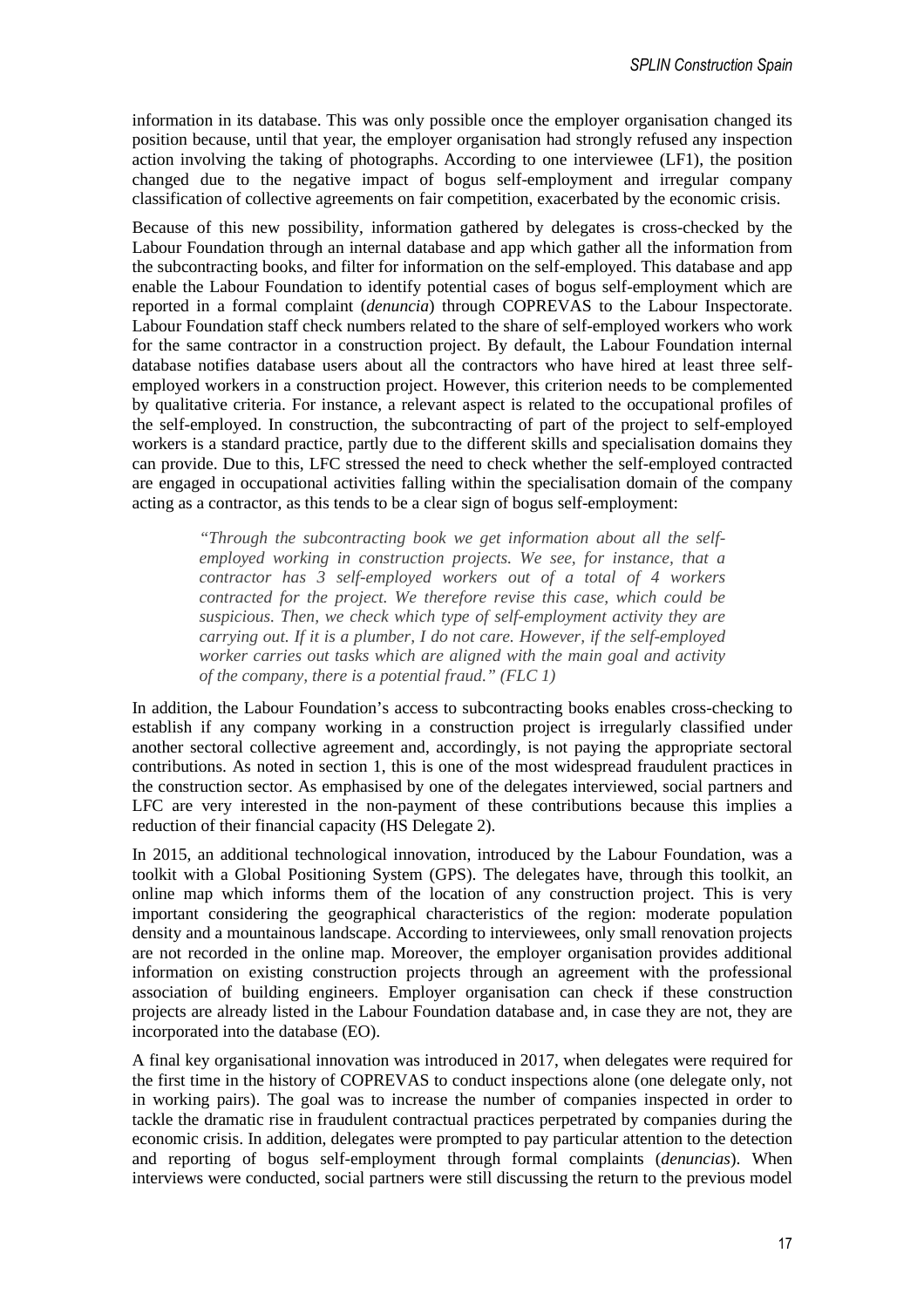of 'working pairs'. Indeed, both the employer organisation and trade unions interviewed were in favour of returning to the original model, since this was the hallmark of this social partnership approach. However, the return to the previous model has been postponed. With the enactment of the new model, the protocol was updated. In order to avoid any employer concerns regarding potential biases from delegates exclusively appointed by trade unions visiting companies alone without their employer-appointed counterpart, the protocol specifies that any health and safety formal complaint (*denuncia*) will always be agreed on and notified by two delegates appointed by the employer organisation and trade unions respectively.

### *Co-enforcement: the cooperation between the Commission on Health and Safety and Hiring Prevention, and the Labour Inspectorate*

Looking at the cooperation between COPREVAS and public institutions, co-enforcement was integrated within the COPRREVAS design since its birth (where co-enforcement is broadly understood as cooperation aiming to improve enforcement capacity).

In the initial phase of COPREVAS, there was no formal agreement with the Labour Inspectorate or the regional government related to information sharing. However, COPREVAS worked closely with the Labour Inspectorate and the regional Labour Office through three actions. First, the sectoral collective agreement established that "*one representative from labour inspection*  and one representative from the Technical Cabinet of Health and Safety regional office (*Gabinete Técnico Provincial de Seguridad e Higiene en el Trabajo*) will be invited *to all the meetings, giving these representatives of public institutions a voice but not a vote*" (Sectoral regional collective agreement, 1997). This clause has been maintained in successive agreements. Second, there were different cooperative training actions. This included: in-work training of the delegates with labour inspectors through joint visits to workplaces; and specific training to the delegates provided by the Regional Asturian Institute of Health and Safety Prevention. As previously noted, this institution also contributed to the design of the checklist. Third, COPREVAS supported labour inspection work through regular formal complaints (*denuncias*) and the regular sharing of privileged information gathered by COPREVAS and the Labour Foundation on the evolution of irregular and fraudulent contractual practices. A relevant outcome of this cooperation was, for instance, an increased Labour Inspectorate awareness of the rise in bogus self-employment during the crisis:

> *"During the crisis, the Labour Foundation sent us data which put the Labour Inspectorate on alert regarding bogus self-employment fraud […] Thanks to this information, we started to give priority to this fraud." (L)*

This historical cooperation process paved the way for an official cooperation agreement to be enacted which, among other things, officially institutionalised information sharing:

*"The agreement is the result of previous experiences of cooperation. It is the result of the information sharing cooperation maintained for years, and it specified the demands that each stakeholder had." (LI)* 

The cooperation agreement was signed in 2017 by the sectoral social partners and the regional Labour Office, then subsequently renewed in April 2019. The agreement regulated two main actions to be implemented. First, actions to raise awareness about labour standards compliance, which includes campaigns and dissemination activities. Second, and more important, regular exchange and transfer of information. On the one hand, social partners agree to transfer information to the regional Labour Office every two months, regarding construction projects not listed in the Register of Accredited Enterprises (REA). Registration in the REA is a legal requirement which ensures that construction companies meet the requirements regulated in Article 4 of the Law on Subcontracting in the Construction Sector (Law  $32/2006$ ).<sup>7</sup> On the other

<sup>7</sup> Requirements to be met include: having adequate infrastructure and resources to carry out the activity; directly exercising the management and control of the workers, assuming the risks and liabilities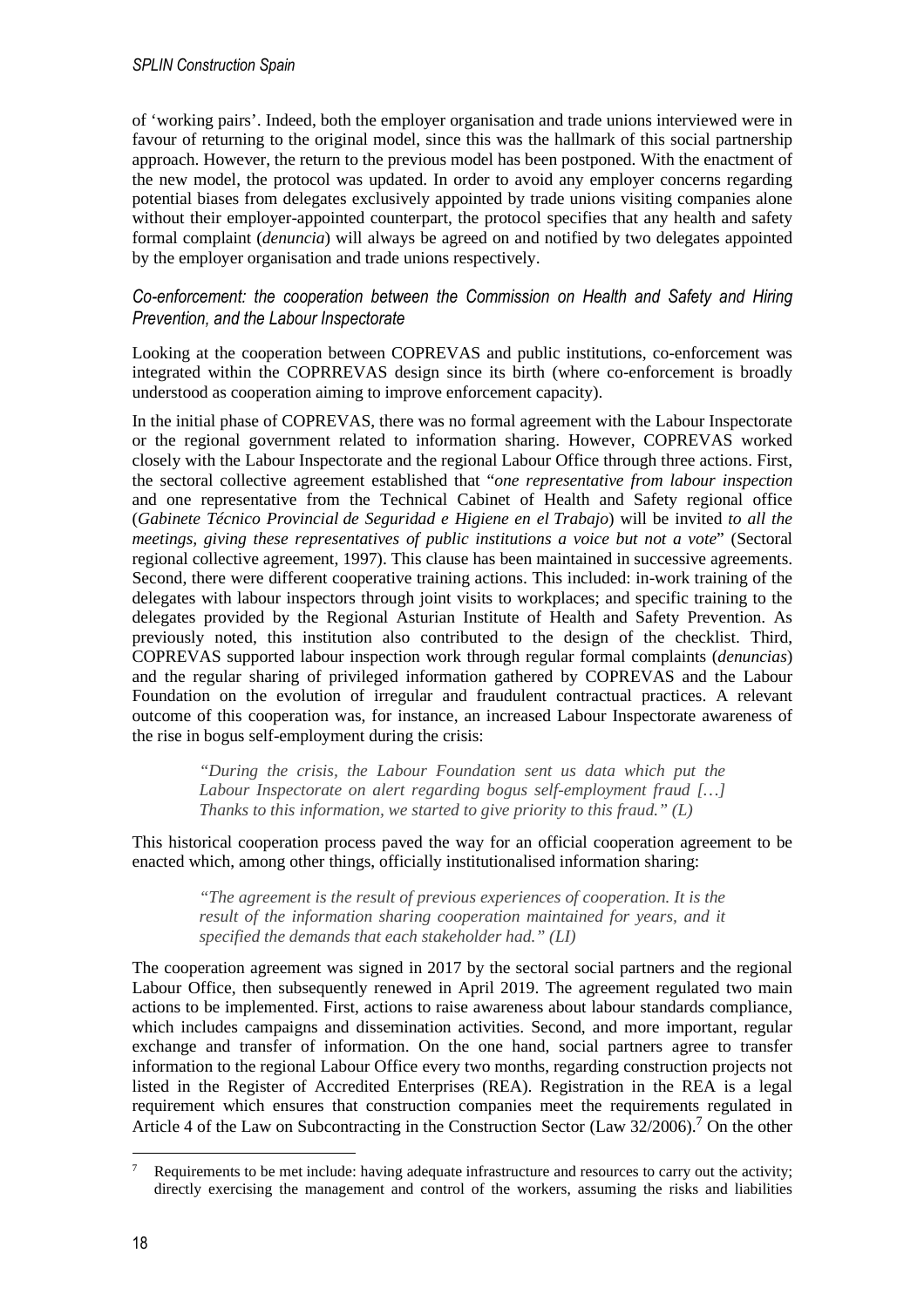hand, social partners agree to share information gathered through COPREVAS and the Labour Foundation with the Labour Inspectorate, on a weekly basis, which is particularly relevant to supporting labour inspection work.<sup>8</sup> To this end, the Labour Inspectorate and COPREVAS have developed a protocol of action (unpublished) with some codes linked to different frauds and infractions classified into three main groups: Social Security frauds, which include bogus selfemployment, undeclared work and irregular adscription to collective agreements; circumvention of subcontracting legislation; and circumvention of health and safety regulation. Based on this, the Labour Foundation sends an email every week on behalf of COPREVAS, which specifies every infraction and fraud detected: a short description of the fraud; the name of the main contractor company; the name of the company which perpetrates the fraud, and the geolocation of the construction project where the fraud is found (LI).

In order to follow-up the agreement, two main coordination mechanisms have been established. First, an executive commission made up by the regional director of the Labour Inspectorate and the general secretaries or presidents of the social partners, which meets every six months. Second, a so-called 'follow-up commission', which meets every three months and comprises the governing board of COPREVAS (one representative per social partner) and the labour inspectors who work in the field. Delegates are not part of this commission. This last commission monitors and discusses the evolution of different frauds, based on the data and statistics provided by the Labour Foundation and any technical or legal doubts raised by the delegates. This commission was also responsible for developing the protocol of action for information sharing.

### 3.3 Key points of implementation and dynamics identified

In this section, the report works from different stakeholders' assessments to analyse the implementation and functioning of the social partners' joint action on enforcement and the coenforcement action, the design of which has been described in the previous section. Attention is given to analysing those aspects which generate consensus and agreement, as well as conflictual areas or potential weaknesses in the actions' implementation process.

### *Social partners' joint actions on enforcement: key points of implementation of the Commission on Health and Safety and Hiring Prevention*

When analysing the functioning of COPREVAS and, particularly, the work organisation and work process of the delegates, a first aspect to be highlighted is that delegates have a high degree of freedom in their labour process. Outcome based management strategies are not in place and delegates' work is not subject to any kind of outcome evaluation or specific control procedure. Indeed, issues such as the number of inspections made, or the number of companies visited, do not appear to be conflictual at all, either for the governing board of COPREVAS or the delegates. They emphasised prioritising the quality of the inspection and work done over any quantitative indicator. As expressed by a trade union officer member of the governing board:

associated with the activity; proving that staff have the training required in terms of health and safety in the workplace and risk prevention; and proving that the company has an adequate risk prevention provision.

<sup>8</sup> The agreement establishes that COPREVAS and the Labour Foundation will send to the Labour Inspectorate, on a weekly basis: a full list of companies (contractors and subcontractors) identified in construction projects (the Labour Inspectorate then checks for all the companies that do not appear in the Social Security records for contracted employees); a full list of companies (contractors and subcontractors) found in any construction project, which do not declare any contracted employees; a full list of companies not registered in the regional collective agreement of construction but which develop activities which fall within the sectoral domain or that are registered in a different region; and a full list of companies found in any construction project that lack the subcontracting book.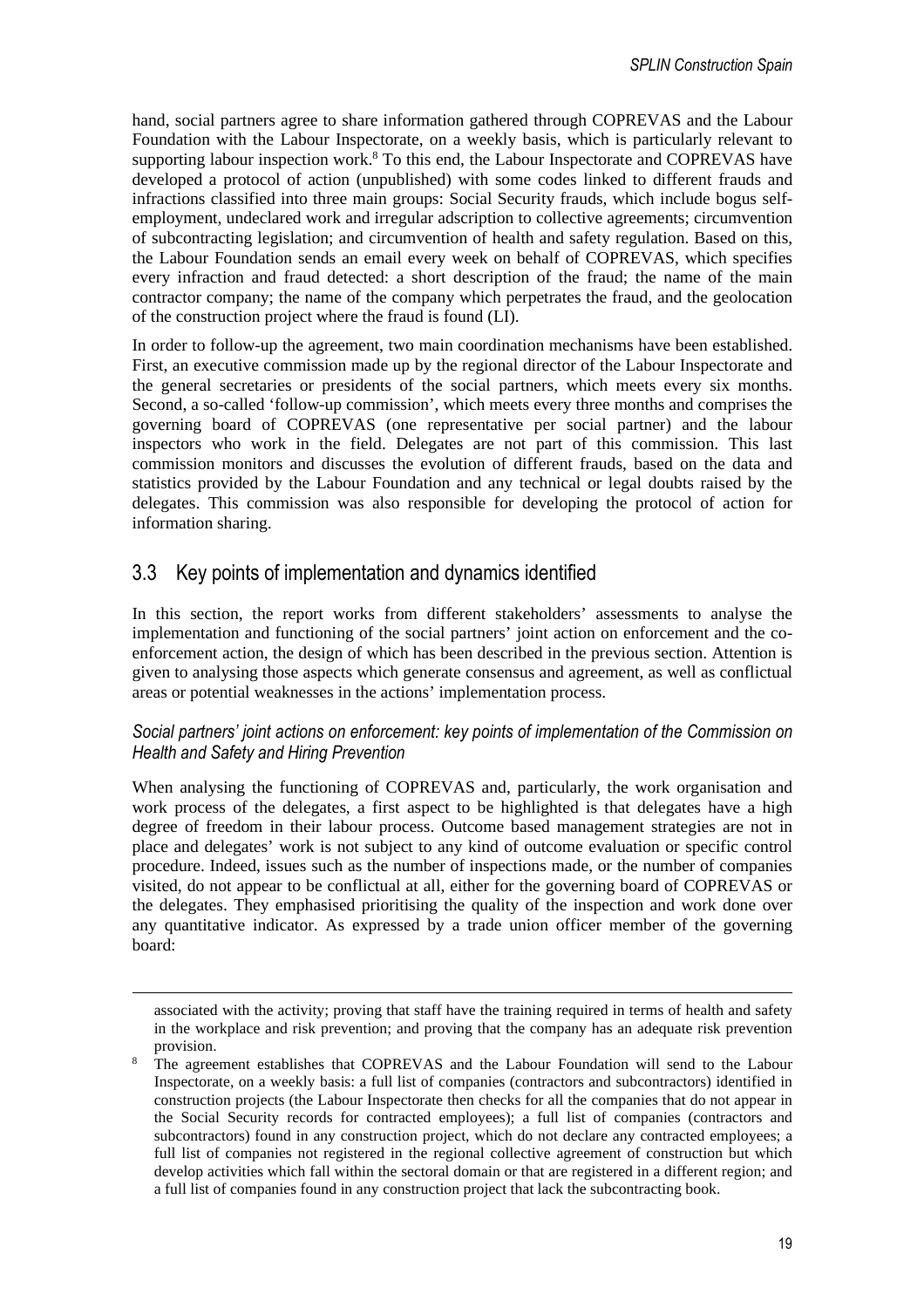*"We do not have objectives in terms of company visit numbers because we give priority to the quality of the visit over the quantity of visits. Moreover, we are aware that one visit can last even the whole morning while others can be finished in short period of time." (TU 2)* 

A key aspect of the delegates' work concerns the protocol of actions and checklists, as it details all the actions to be followed in every inspection. Overall, the governing board and delegates are satisfied with its functioning. The main criticism expressed by some delegates on the protocol concerned the regulation of the formal complaints (*denuncias*) process regarding health and safety infractions. As explained in the previous section, the protocol establishes that three visits are needed before making a formal complaint (*denuncia*) regarding a health and safety infraction. Although this regulation is in line with the pedagogical character of COPREVAS, this aspect is assessed to limit the efficiency of potential punitive actions.

*"To make a formal complaint (denuncia) about a health and safety infringement we have to visit the construction project three times. Thus, in many cases we have to wait three months until we make a formal complaint (denuncia) about the case. Three months is a very long period. Moreover, you have to consider the time which passes before the labour inspector then visits the construction project once the official complaint has been made. That is, the labour inspector can end up making their first visit six months after you originally discovered the infringement or defect. In many cases, the project was over and, if it is not over, it is already in a very different phase." (HS delegate 1)* 

A relevant outcome of the protocol and checklist, highlighted by the COPREVAS governing board members and delegates interviewed, is related to the unification of criteria for notifications and, especially, formal complaints (*denuncias*) on health and safety infringements and contractual frauds. The unification of the criteria is a politically sensitive issue because delegates are appointed by different organisations (trade unions and employer organisations) and also have different 'political backgrounds'. While all the delegates share the same technical background (they are technical engineers), delegates appointed by the unions were union affiliates prior to being appointed. In some cases, delegates were even works council members of construction companies. In relation to this key issue, delegates' discourse tended to stress their technical profile, which supposedly led them to avoid any political bias. They also pointed to the positive contribution of the protocol of action and checklist in this regard. However, they were aware that some divergences are inevitable. When talking with the delegates, they generally attributed those divergences to factors unrelated to politics "*We are 8 people and each person is different. But this has nothing to do with the fact of coming from one side or the other*" (HS delegate 1).

Nevertheless, the analysis of the interviews and conversations during direct observation reveals that a trade union background can indeed modulate the perception of the seriousness of certain infringements. This appeared, for instance, in relation to the so-called socio-health services and facilities in the construction projects: showers, toilets, etc. The lack of these facilities in certain construction projects was a particular concern expressed by the delegates appointed by unions. When arguing their reasoning for making notifications about these cases, trade union delegates stressed the need to defend the dignity of the workers:

> *"Our mission is to try and make construction a decent sector. And yes, I always notify when the construction projects lack socio-health services even in those small work projects which only last a couple of days. It is a question of dignity. And I keep on notifying companies about this, and see if one day they will implement my recommendations." (HS delegate 2)*

The delegates' discourse was to some extent reproduced by the governing board members. Governing board members stated that they barely have disagreements on the criteria or the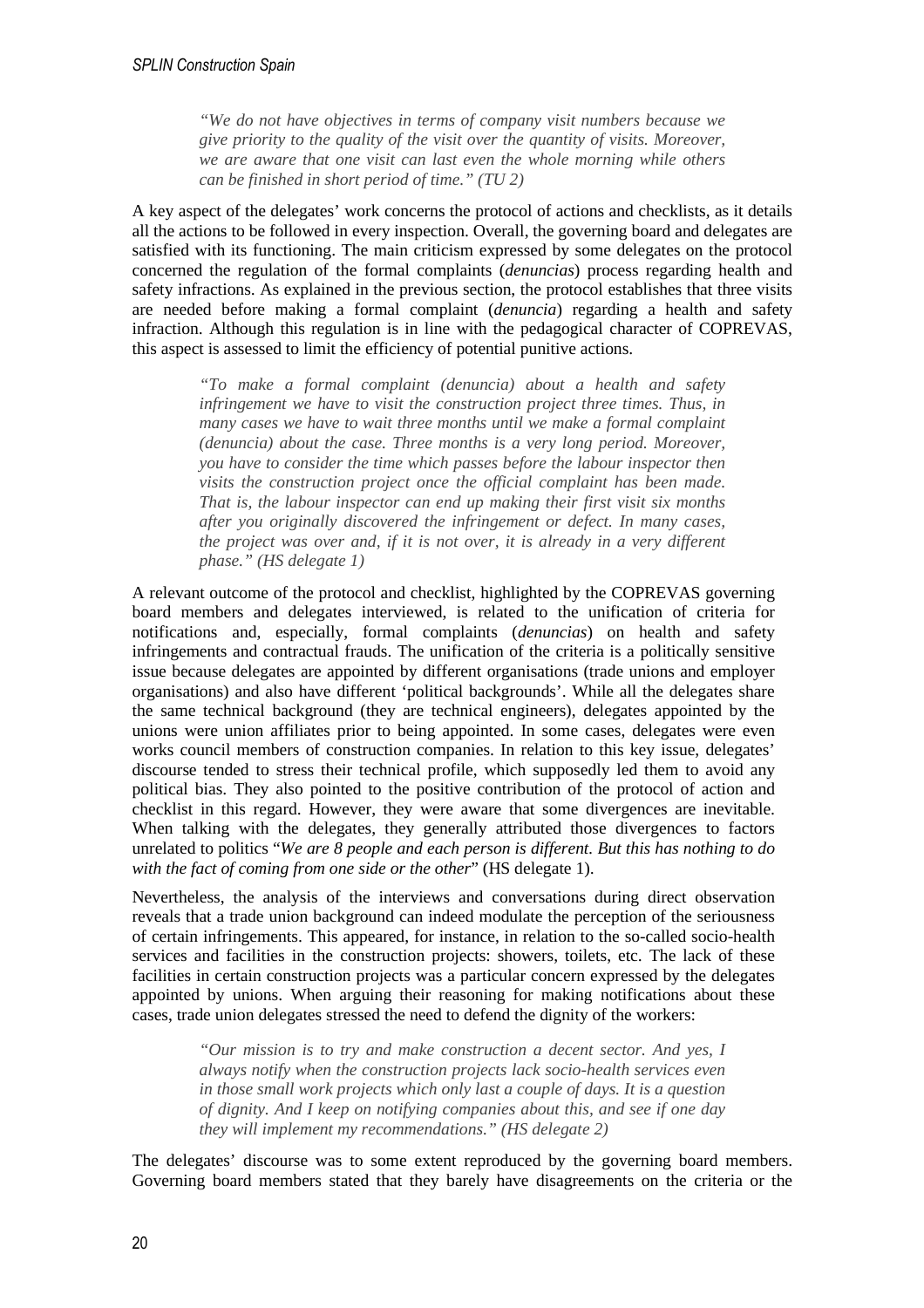formal complaints (*denuncias*) identified. This was also confirmed by delegates, who stated that the governing board always accepts all the formal complaints (*denuncias*) proposed to them. When asked about potential divergences in the governing board, the trade union and employer organisation governing board members also pointed to the question of the socio-health facilities:

*"There is one divergence with the employer organisation. That is the significance given to the socio-health facilities. I do not doubt that, for the employer organisation, this is also important, but not the same as for us. This is an issue which we always stressed should be recorded as a fault and the company be notified. But we have never made a formal complaint (denuncia) against a company for this issue. Why? Because we have an agreement with the employer organisation, who maintains that this is not a serious risk for the workers' health, but for us, this is against workers' dignity." (TU2)* 

*"We understand that for a labour inspection action, the criterion based on an imminent risk for works' health and safety has to prevail over other criteria based, for instance, on the socio-health facilities. Trade unions complain a lot about this issue." (EO)* 

Interestingly, when discussing the problem of the socio-health facilities, a trade unionist from the COPREVAS governing board clearly distinguished between: the tasks and competences of the delegates, which are governed by an agreement with the employer; and the enforcement actions that a union member can do, which are not constrained by any agreement with or commitment to the employers. Trade union members can independently decide to make a formal complaint (*denuncia)*:

*"I would make a formal complaint (denuncia) regarding all the companies that do not offer proper socio-health facilities. As a trade union member, I indeed make formal complaints (denuncias) about those companies. However, I cannot do this within COPREVAS. So, I cannot order the COPREVAS delegates to make a formal complaint (denuncia) about this." (TU2)* 

Another problem with the action procedure identified by the delegates was related to the coordination between delegates, and between the delegates and the Labour Foundation staff. Coordination between delegates only takes place through informal processes such as ad-hoc meetings when they change the geographical areas of inspection. Lack of coordination hampers information sharing on formal complaints (*denuncias*) made:

> *"For me it is a problem when I arrive to a working project and I discover that a formal complaint (denuncia) has already been made by a colleague or by the Labour Foundation." (HS delegate 3)*

For some of the delegates interviewed, a coordinator working in the Labour Foundation could facilitate their work. This would apply, particularly, to those cases where companies call the Foundation expressing concerns about any delegate activity or asking for advice. Since there is currently no expert dedicated coordinator, someone at the Labour Foundation always has to be identified in order to call the relevant delegate(s) to follow up. This generates work for the delegates which would be best managed through an expert coordinator. However, delegates were also aware of the political difficulties that appointing a coordinator in the Labour Foundation may entail: "*who appoints the coordinator, the employer organisation or the trade unions? This is of course a problem*" (HS delegate 2).

A final topic discussed in relation to implementation concerned available resources. Both the CORPEVAS governing board members and the delegates interviewed provided a positive assessment on the resources available to develop their work (human and material). In particular,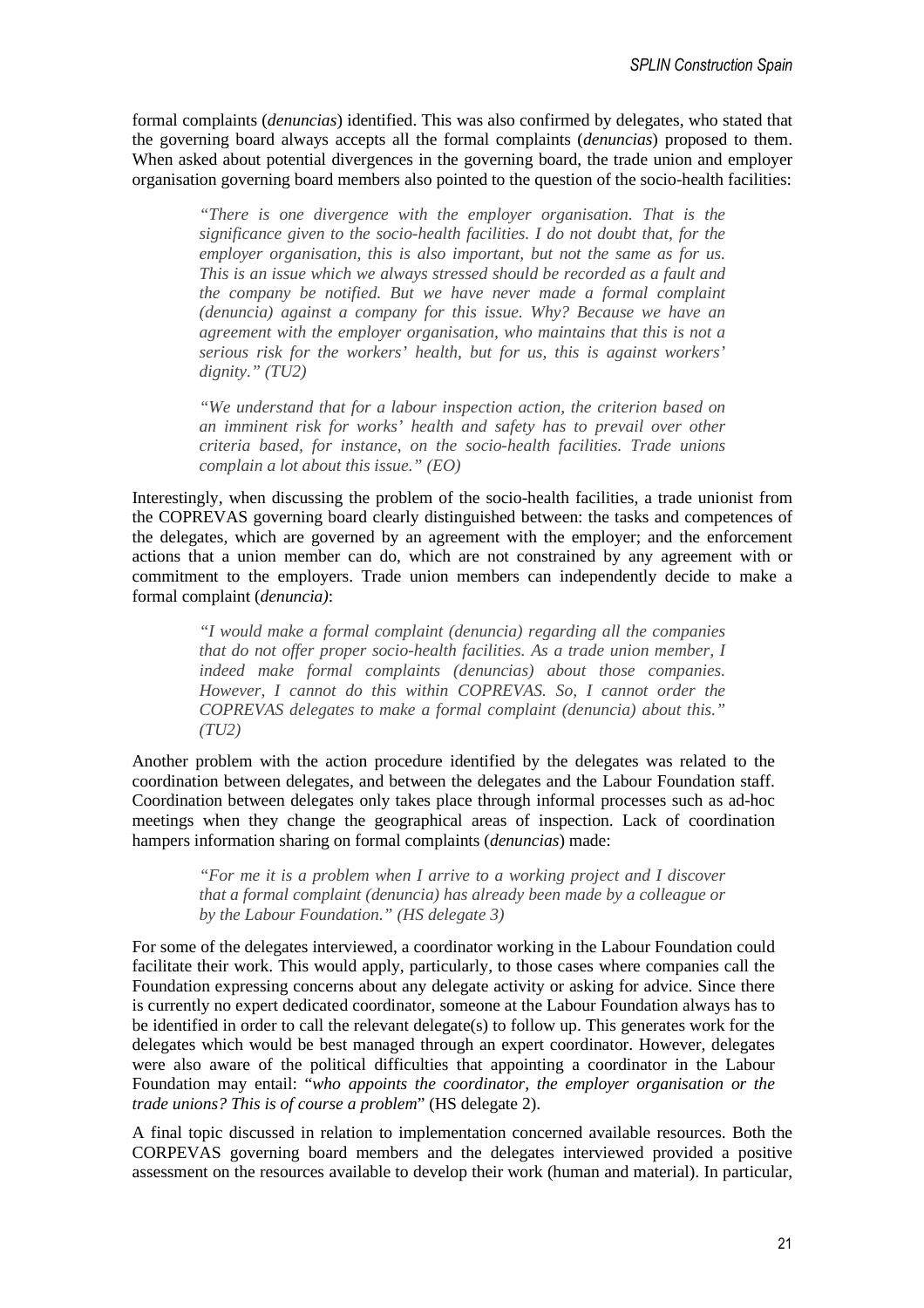a positive assessment was made in relation to the technological innovations implemented in recent years (especially the GPS map of construction projects). The main delegates' demand was focused on training, particularly on legal aspects. Although they stated that they had received specific training courses from the Labour Inspectorate on legal matters, they explained that, due to the legal complexity of many cases, they would welcome an update and more extended training in this specific field. In this sense, it is worth noting that delegates' main technical background is health and safety prevention from a technical perspective (most of them are engineering graduates).

#### *Key implementation points regarding the co-enforcement action*

A very positive assessment is given by the COPREVAS governing board members and labour inspectorate on how cooperation is actually working. When discussing the dynamics of the interaction, the labour inspector interviewed stressed the existing trust relationship between the public institution and the social partners, which has been built through many years of formal and informal cooperation. An aspect which, in his view, clearly differentiates construction from other sectors. The labour inspector also highlighted the high degree of consensus between the social partners on this topic. He explained that he barely perceives the differences between trade union and employer organisation representatives during the technical meetings. From his perspective, social partners have a common assessment on enforcement or, at least, they do not share their potential disagreements with the public institution:

*"When I talk with them in the meetings, for me they are not really from trade unions or employer organisations. They are COPREVAS or the Labour Foundation. Of course, I know each organisation has its own interests, but I think they discuss them internally. They always come to the inspection with a common position." (LI)* 

In a similar vein, social partners from the governing board and Labour Foundation staff interviewed positively assessed how the cooperation works. The only criticism was focused on the lack of human recourses that the Labour Inspectorate has to fulfil their demands. However, they were also aware that this is a structural problem which goes beyond their agreement:

*"The problem with the Labour Inspectorate is the same problem which applies to all the regions in Spain: there are very few labour inspectors. Moreover, there are not inspectors exclusively dedicated to the construction sector. So yes, the capacity to act is to some extent limited due the lack of human resources." (EO)* 

A more critical view was expressed by the delegates, who regret the lack of coordination and communication with labour inspectors. Although in some cases delegates attributed this problem to the Labour Inspectorate's elitism ("*They are the elite*"), the lack of coordination and communication was mainly attributed to the fact that only the governing board members of COPREVAS have regular contact with the labour inspectors. Delegates would like to have a closer relationship with them, particularly in order to solve their daily doubts in grey areas:

*"I miss having more communication with the Labour Inspectorate. We had more personal and face-to-face communication in the past. I was even trained by a labour inspector. I miss meeting with them to discuss doubts, because we always have questions on fraudulent contracting practices. Moreover, in these cases, the economic amount of punishment is very high." (HS delegate 1)* 

*"Labour inspectors have a lot of contact with the governing board, but not with us. And it is us who do the inspections. I blame my bosses for not having more regular contact with them." (HS delegate 2)*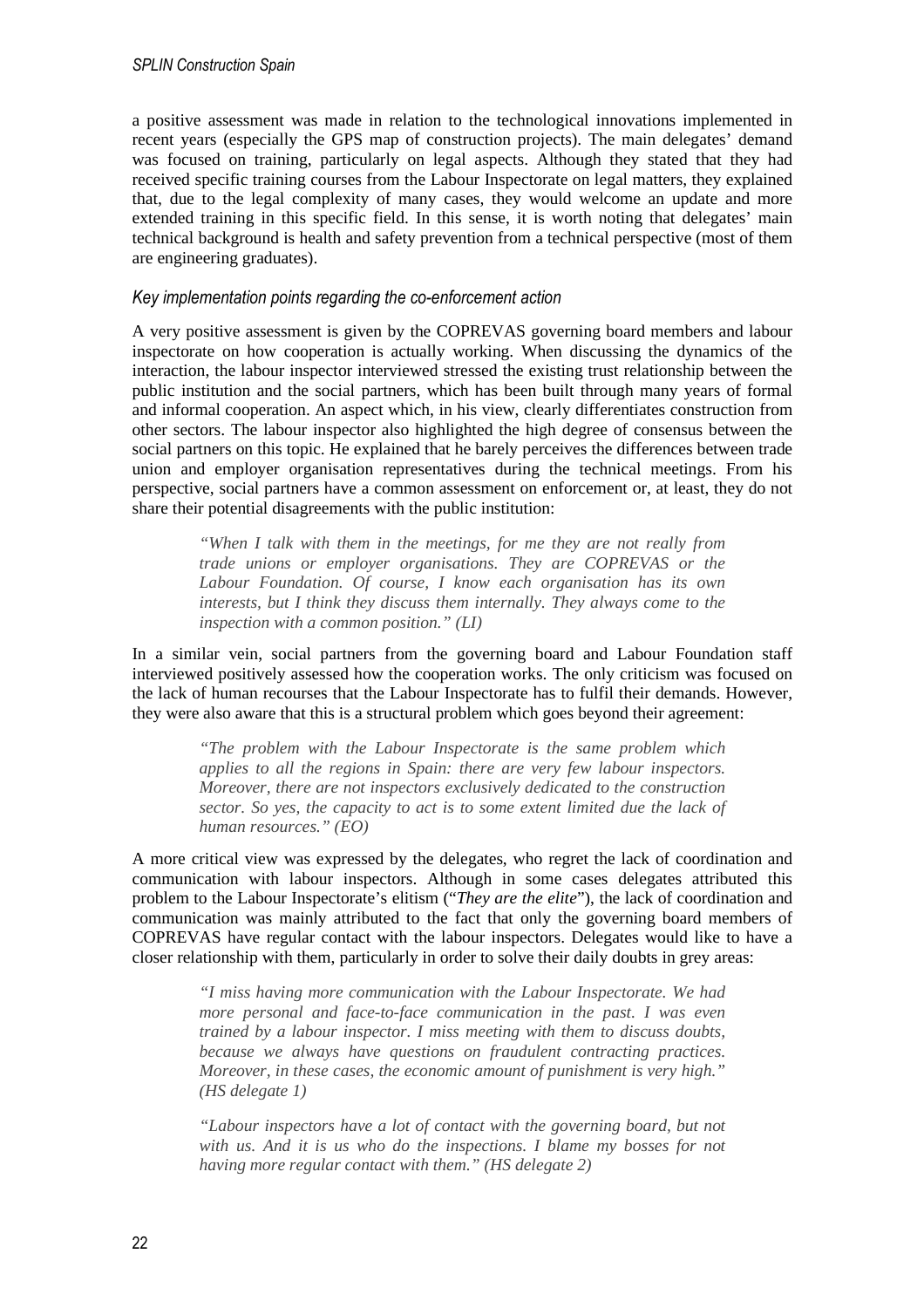Delegates would also like to receive faster responses from the Labour Inspectorate. Sometimes delegates hesitate in making formal complaints (*denuncias*) about cases, particularly when they feel that this will not have an effect due to the delay in the labour inspector visiting the workplace:

> *"If the work project is going to end in 15 days, we do not make a formal complaint (denuncia). Because we know that the labour inspector will not be there in time."*

Some delegates also demand that the construction sector should have more exclusive attention from the labour inspectors in exchange for the support they give them.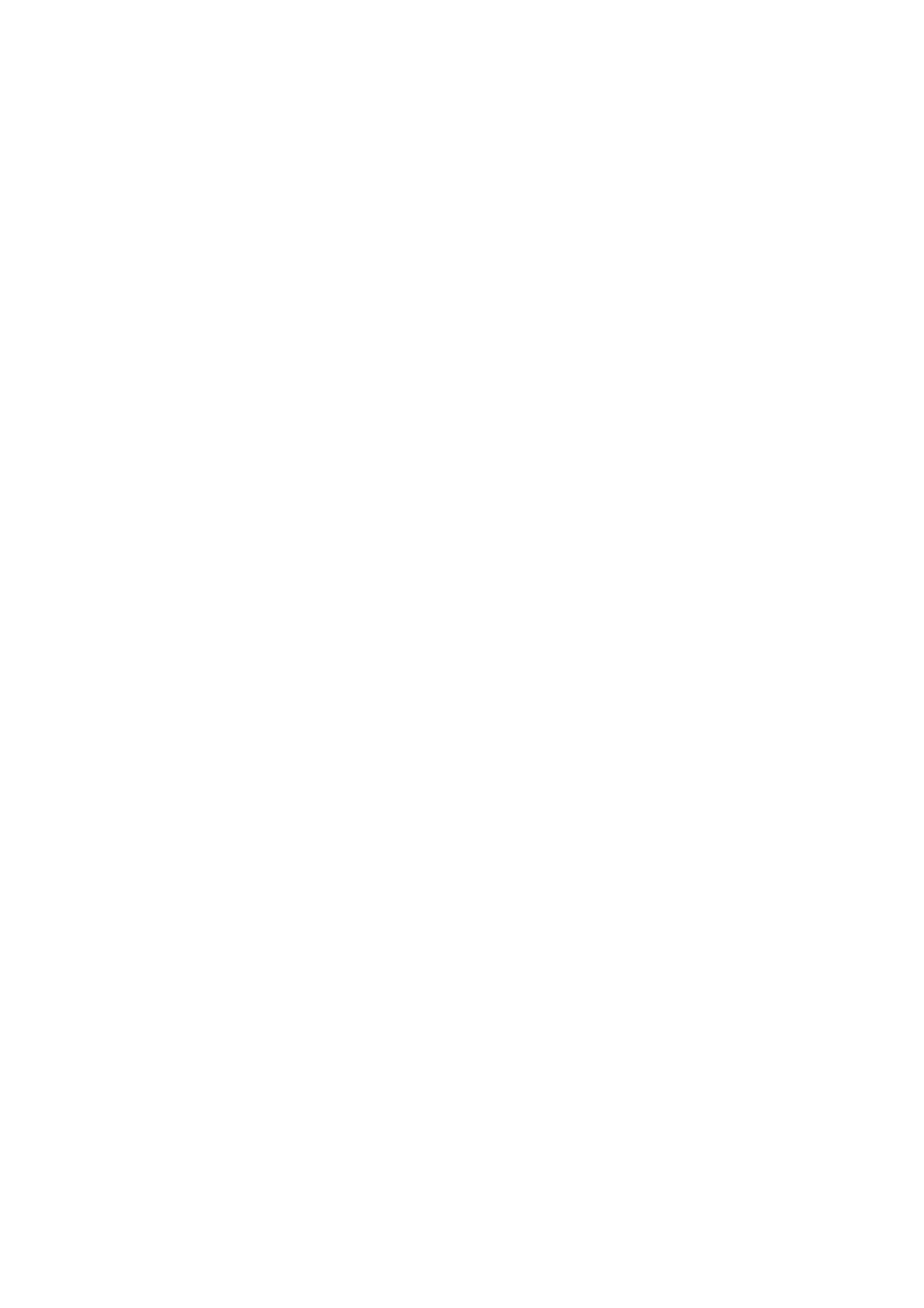# 4. Co-enforcement actions' contribution and effectiveness in promoting fair working conditions and preventing fraud

In order to analyse the contribution and effectiveness of both actions (the COPREVAS action and the co-enforcement agreement action), information has been obtained through fieldwork and COPREVAS' own evaluation data.

### *Social partners joint action: contribution and effectiveness of the Commission on Health and Safety and Hiring Prevention*

Regarding COPREVAS' enforcement action, their own annual evaluation reports offer information on the outputs and outcomes of the delegates' work. In terms of outputs, CORPEVAS collects information on the number of annual visits. As shown in figure 2 below, the number of annual visits increased notably in 2005 because in 2004 four new delegates were hired. A significant increase was also recorded in 2011 because there was an ad-hoc annual campaign focused on the renovation of technical equipment which was accompanied by the temporary hiring of new delegates. Since 2014, the number of visits also records a significant increase. Interestingly, this is not related to an increase in the number of delegates. This can only be explained due to the introduction of some technological innovations which made the identification of construction projects easier and, accordingly, increased delegates' effectiveness in reaching their targets (toolkit with GPS online map of construction projects).





*Source: COPREVAS* 

In terms of outcomes, COPREVAS gathers annual data on the number of formal complaints (*denuncias*) regarding two significant fraudulent contractual practices: bogus self-employment and undeclared work. Unfortunately, data on the number of formal complaints (*denuncias*) for both frauds is only available after 2015. Thus, it is not possible to assess the effect of the innovations introduced in 2015. The data is shown in figure 3 below. Data shows that in 2015 and 2016, there was a comparatively higher number of formal complaints (*denuncias*) regarding bogus self-employment. According to stakeholders' interviews, after 2016, the incidence of bogus self-employment substantially decreased. This is in line with the evolution of selfemployment. As explained in section 1, in the Asturian construction sector, the number of self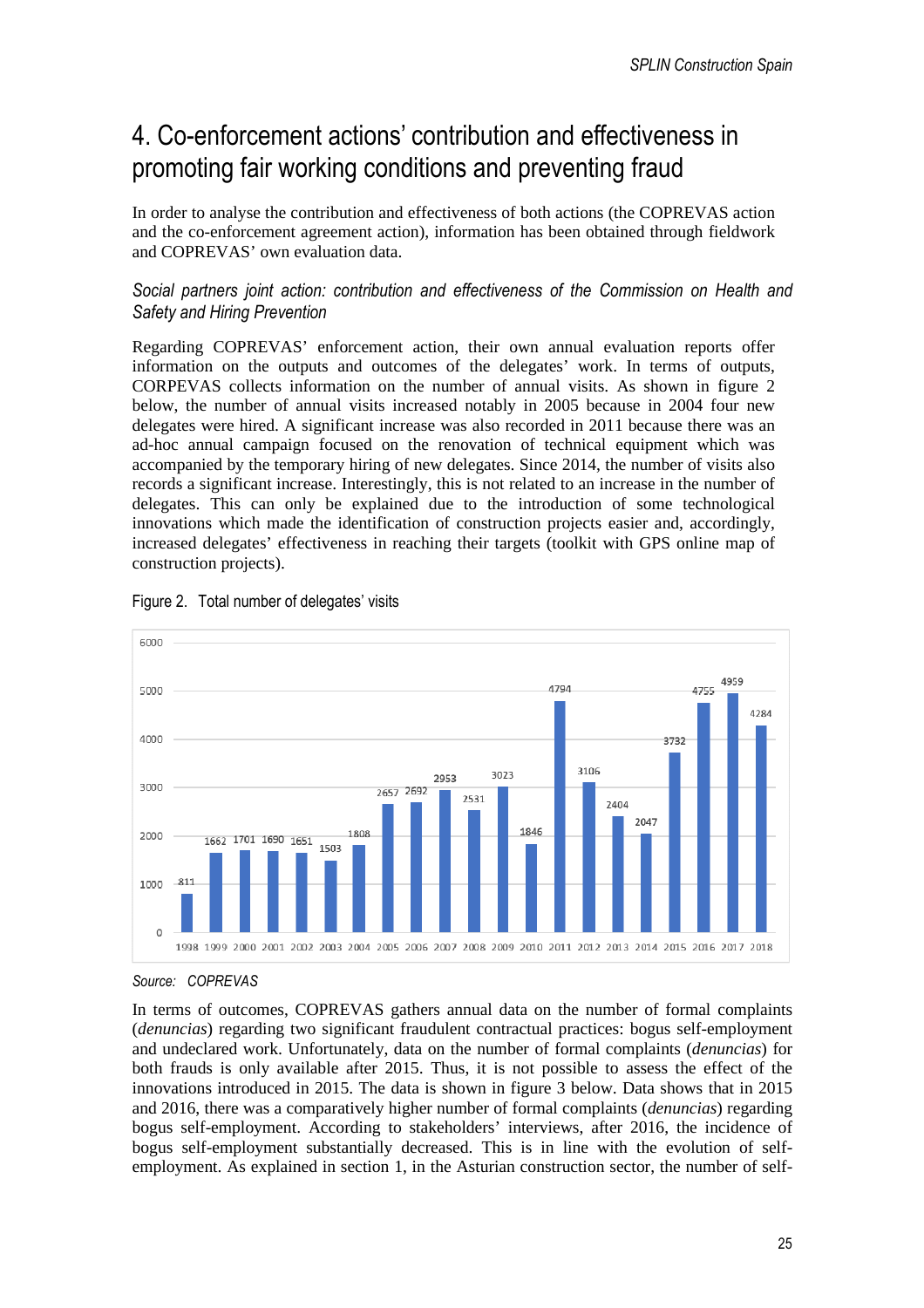employed as a proportion of total employment started to decrease in 2016, after several years of continued increases.



Figure 3. Number of formal complaints (*denuncias*) regarding bogus self-employment and undeclared work, and number of health and safety faults

Finally, COPREVAS also gathers data on the number of notifications for health and safety faults. This includes all the faults notified regardless of whether they ended in a formal complaint (*denuncia*) or not. As observed, more than 5,000 notifications on health and safety faults have been applied since 2014 (data for 2015 is not available). A significant increase is observed since 2014 as a result of technological innovation, which has increased delegates' effectiveness.



Figure 4. Number of notifications for health and safety faults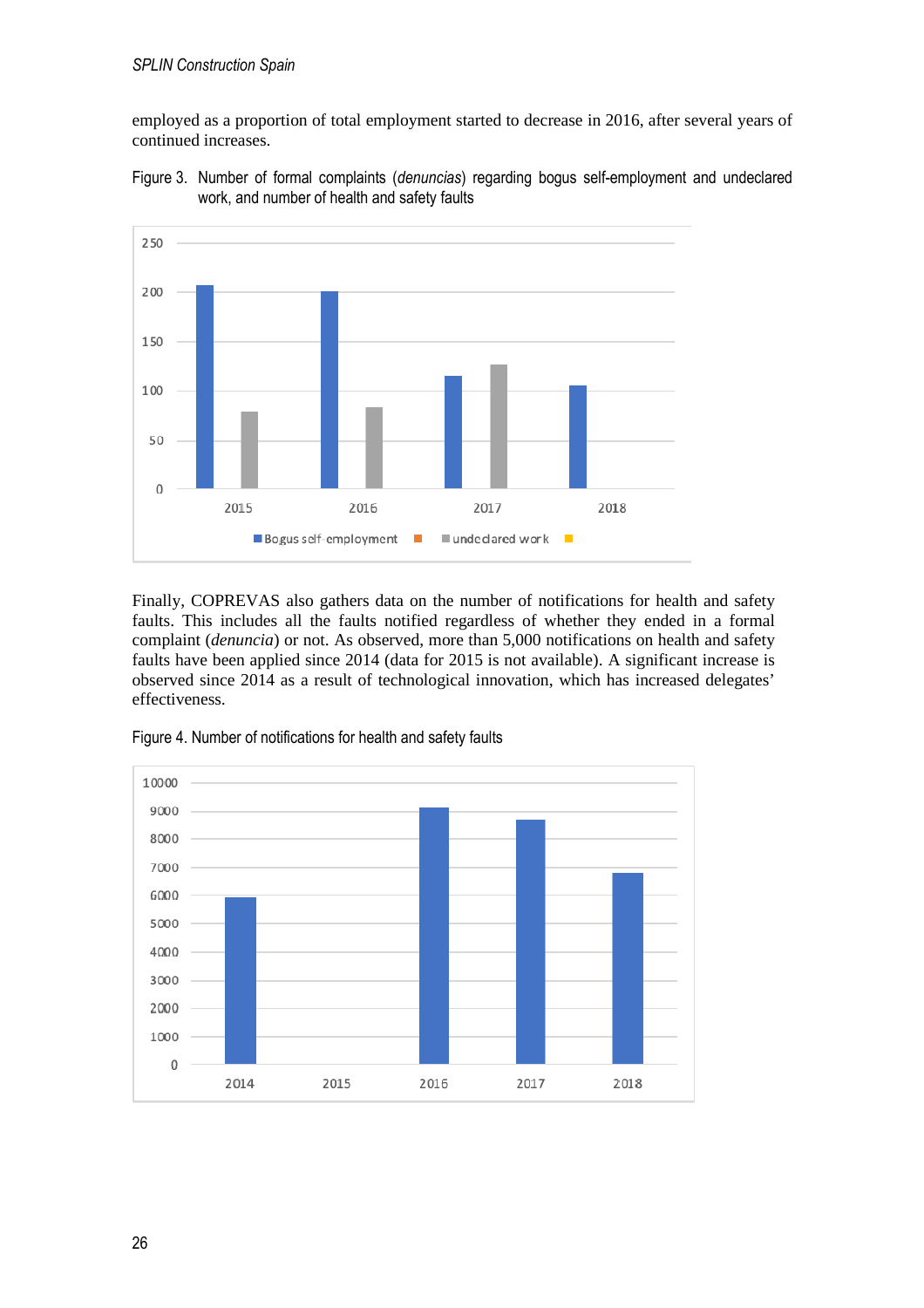### *Co-enforcement action*

The evaluation of the co-enforcement action is only based on information gathered during fieldwork, because quantitative data is not available. As such, the assessment made by the labour inspector was particularly significant.

According to the labour inspector interviewed (LI) the existing agreement and protocol of action is substantially improving labour inspection efficiency. The labour inspector stressed three main positive outcomes of the cooperation. First, the regular formal complaints (*denuncias*) submitted by the social partners and, particularly, the geolocation information provided, is helping them to maximise their limited human resources by better selection of the construction projects to be visited,

Second, the labour inspector stressed an indirect 'induced effect' favoured by the institutionalised information sharing process. According to the labour inspector's own experience, when they visit a company which has a COPREVAS formal complaint (*denuncia*) against it, in many cases they also detect further irregularities in that company or in other companies working in the same construction project:

"*When we visit the site of the formal complaint (denuncia) raised by COPREVAS, we do not only check the company with the formal complaint against it. We check all the companies in the construction project, and we analyse contracts, payrolls. In many cases we end up detecting other types of frauds."* (LI)

Third, the labour inspector pointed out that an increase in the efficiency of their actions is also having a deterrent effect, because companies are aware that fraud detection in the construction sector has improved:

"*In the end, this is producing a deterrent effect. I am not talking about the effect in terms of sanctions. I am talking about this mid and long-term effect, which I am particularly interested in."* (LI)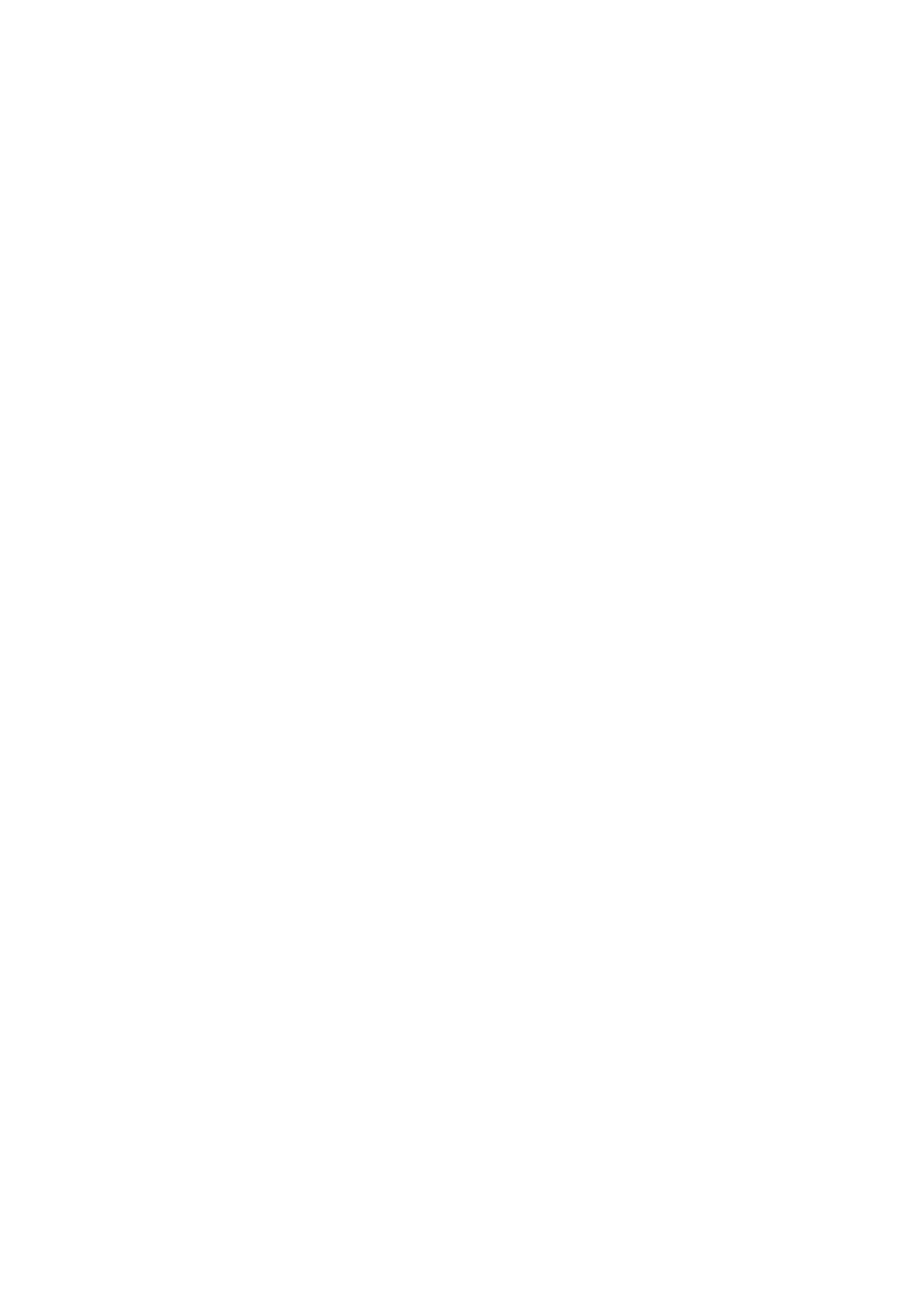# **Conclusions**

The case study has shown that improving enforcement and hence compliance with labour standards, is a key issue in the Spanish construction sector, due to the widespread phenomena of employers' resorting to fraudulent practices. In this context, the report has carried out an indepth analysis of a co-enforcement action developed in the construction sector in the region of Asturias. When comparing the findings of this case study with previous empirical research on co-enforcement (Amengual & Fine, 2017; Fine, 2017), the following conclusions can be drawn.

A first key lesson from the case study is that this co-enforcement action is the result of social partners' historical joint efforts in improving enforcement through social dialogue. Compared to most of the empirical cases studied in the co-enforcement literature, which mainly analyse cooperation between trade unions and public authorities and, in some cases, 'high road firms' (Fine, 2017), the case study conducted in Asturias (Spain) relies on a strong 'social partnership' approach to co-enforcement. In this region, social partners developed innovative autonomous enforcement actions (COPREVAS delegates) and strategically involved public authorities until a formal agreement on co-enforcement was concluded.

Second, the action studied shows that social partners contribute to improving enforcement by increasing Labour Inspectorate human and material resources, and that both partners (the Labour Inspectorate and the sectoral social partners) complement each other's enforcement capacities by contributing their own particular strengths. COPREVAS delegates enable labour inspections to gather more data and information on fraudulent practices because they have a higher capacity to visit many more construction companies than the Labour Inspectorate does. This partly addresses the problem of the Spanish Labour Inspectorate's lack of human resources, which has been identified in the literature (Sanz de Miguel, 2019; Martínez Lucio, 2016). However, this is only a quantitative 'additive effect' as a result of more resources being joined together, which could, to some extent, be replaced in the unlikely event of an unprecedented investment in Labour Inspectorate human resources from the state. In line with previous literature, this case study also shows that co-enforcement depends on non-substitutable elements that each partner provides (Amengual & Fine, 2017; Fine, 2017). In this sense, social partners not only increase Labour Inspectorate capacity in quantitative 'additive' terms. Rather, social partners also have a qualitative impact, through sharing tacit knowledge of the labour process and detailed knowledge about construction business models which, in this sector, is particularly complex, bearing in mind the coexistence of several legitimate and illegitimate subcontracting strategies. For example, social partners have advanced information to the Labour Inspectorate on the sharply increased number of identified cases of bogus self-employment and companies' irregular classification in collective agreements.

Another significant distinctive feature of this action is that social partners play a key role in setting labour standards through collective bargaining, a function which co-enforcement literature mainly attributes to the state (in form of minimum wages, etc.), as a result of literature being mainly concentrated on experiences in the United States. In our case, social partners can set more tailor-made solutions to problems encountered at workplace level through sectoral collective bargaining. The employer organisation also provides a unique contribution, related to its capacity to promote fair competition among its affiliates. With COPREVAS, it has been particularly interesting how the employer organisation governing board has confronted some companies' pressure and reticence against cooperation with trade unions and the Labour Inspectorate.

As far as the Labour Inspectorate is concerned, the key non-substitutable element provided by this institution is its specific legal capacity to open a legal procedure to investigate the case and apply sanctions, once a formal complaint (*denuncia*) is made and solved.

Third, the case study also reflects a 'strategic enforcement approach' as the action focuses on one sector with fragmented supply chains and vulnerable workers (Weil, 2011). Moreover,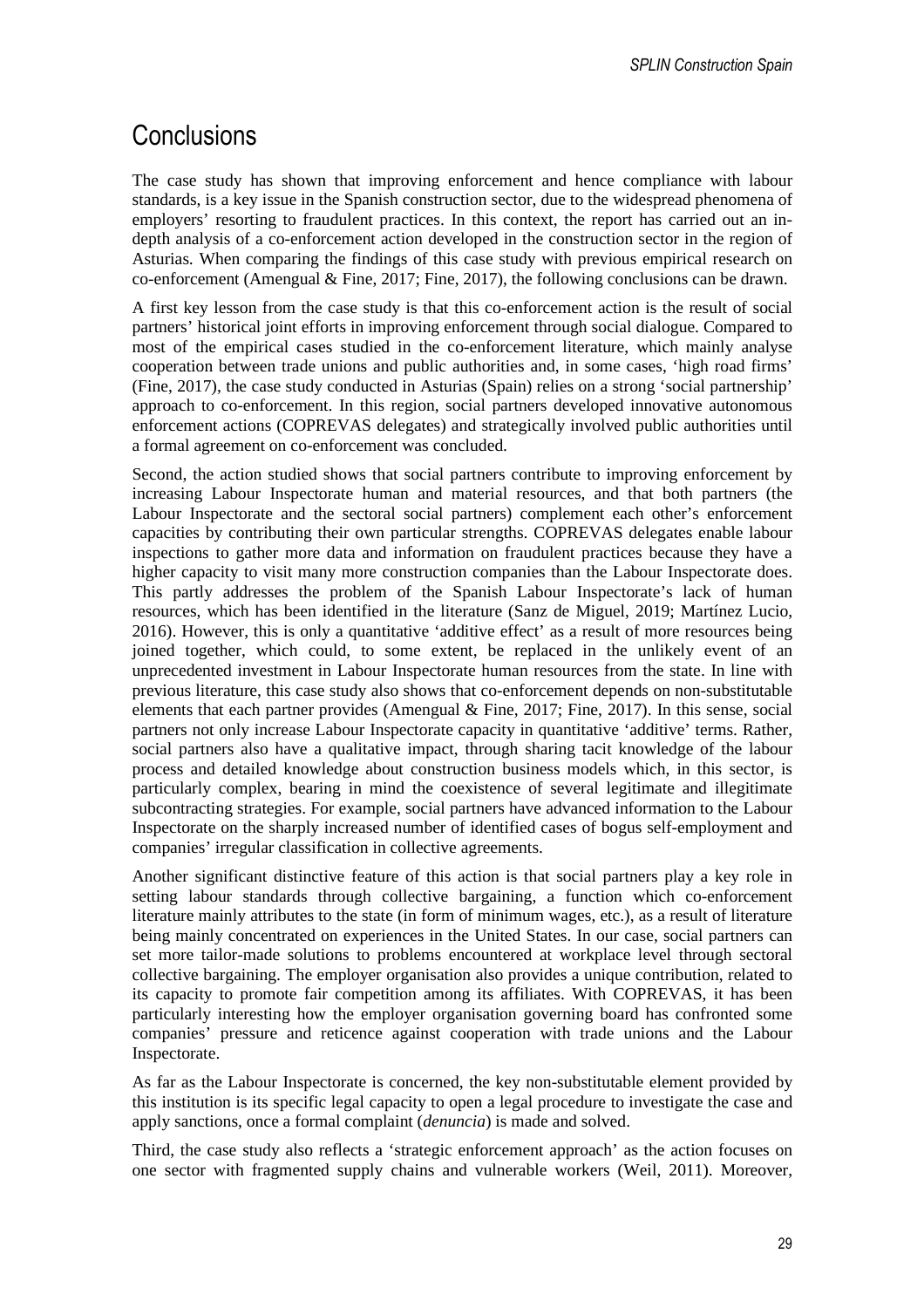social partners have identified some priorities for inspections (e.g. bogus self-employment, and health and safety infringements) based on their unique understanding of how companies operate in the sector. Those priorities have been internalised and addressed by the Labour Inspectorate's activities. In addition, the action aims to ensure sustainable and ongoing compliance, as it is designed as a long-term measure which is expected to continue thanks to the existence of formalised agreements. Moreover, stakeholders interviewed stressed how the action is progressively institutionalising positive compliance behaviours. This is due to the strong focus on pedagogical and support actions provided by social partners, which are combined with the more punitive actions developed by the Labour Inspectorate.

Finally, some problems arise from how political support is built at the operative level. The action illustrates that a strong political consensus has been built between social partners' governing board members and the Labour Inspectorate. This has ensured smooth cooperation regarding the routinisation of information flows and the joint design of a common protocol. Nevertheless, social partner delegates working in the field critically assess their low degree of cooperation with the Labour Inspectorate in practice and also excessive delays in the inspectorate's responses to formal complaints This is clearly the main weakness identified, considering the importance of building and maintaining trust relationships between those developing some of the most critical operational functions of the action.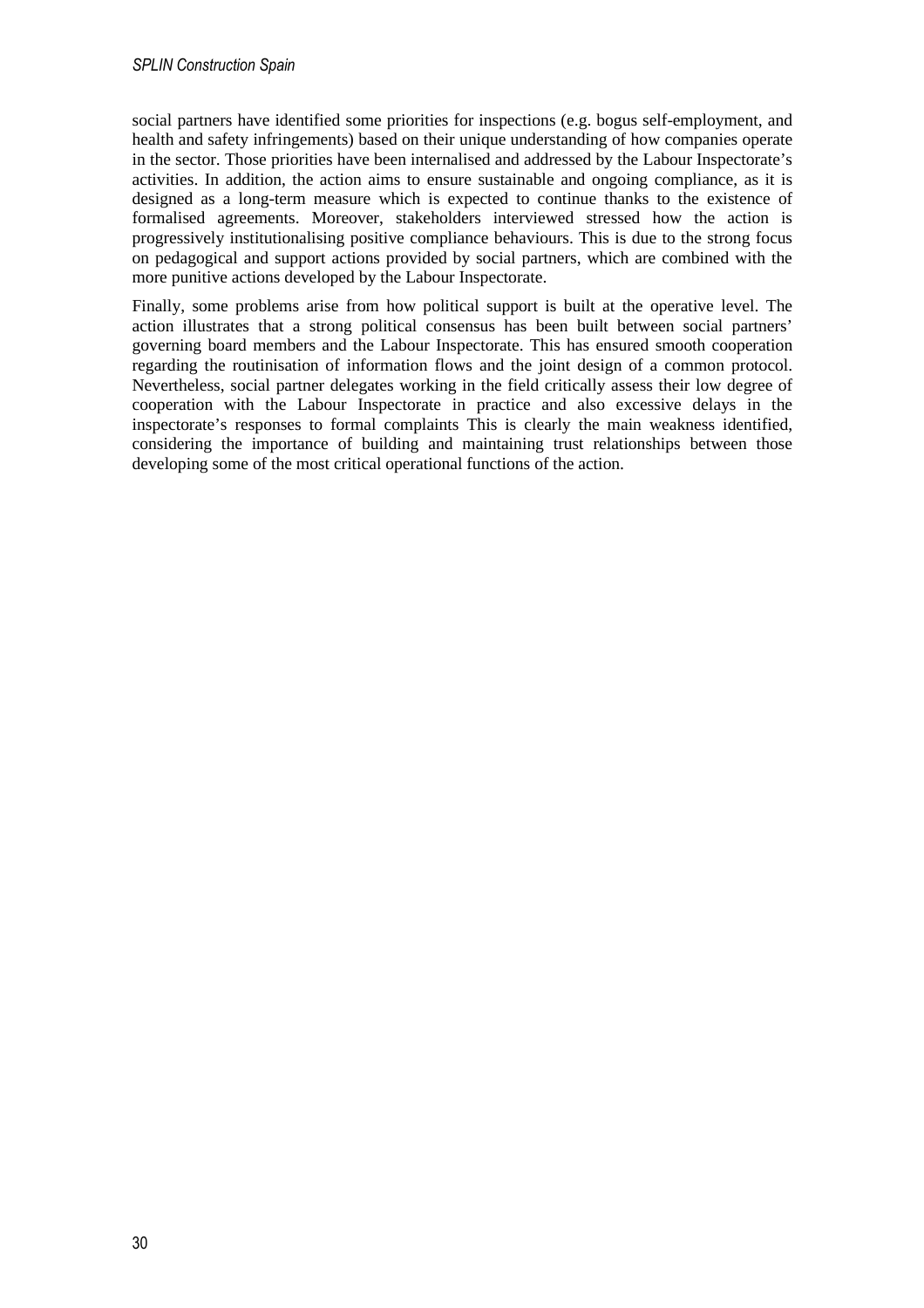### References

- Amengual, M. & Fine, J. (2017). Co-enforcing Labor standards: the unique contributions of state and worker organizations in Argentina and the United States. *Regulation & Governance*, 11, pp.129–142.
- Behling, F. & Harvey, M. (2015). The evolution of false self-employment in the British Construction industry: a neo-Polanyian account of labour market formation. *Work, employment and society*, 29(6), pp. 1–20.
- Eurofound. (2016). *Exploring the fraudulent contracting of work in the European Union*. Luxembourg: Publications Office of the European Union. Retrieved from http://www.praxis.ee/wp-content/uploads/2014/11/Fraudulent-contracting-of-work.pdf
- Eurofound (2017). *Fraudulent Contracting of Work: Construction Sector. Working Paper. Eurofound*, Dublin. Retrieved from https://www.eurofound.europa.eu/sites/default/files/wpef17004.pdf
- European Construction Sector Observatory, (2019). Country Profile Spain. September 2019, Available at: https://ec.europa.eu/growth/sectors/construction/observatory\_en
- Fine, J. (2017). Enforcing labour standards in partnership with civil society: can co-enforcement succeed where the state alone has failed? *Politics and Society,* 45(3), pp. 359–388.
- Fine, J. & Gordon, J. (2010). Strengthening Labor Standards Enforcement through Partnerships with Workers' Organizations. *Politics and Society,* 38(4), pp. 552–585.
- García-Herrero, A. & Fernández, S. (2008). The Housing Boom and Bust in Spain: Impact of the Securitisation Model and Dynamic Provisioning. BBVA Working Papers. N. 0808.
- Hardy, T. & Howe, J. (2015). Chain reaction: A strategic approach to addressing employment non-compliance in complex supply chains. *Journal of Industrial Relations*, 57(4), pp. 563–584.
- Hyman, R. (2001). *Understanding European Trade Unionism.* London, Sage.
- Martínez Lucio, M. (2016). Incertidumbre, indecisión y neoliberalismo emergente: El papel dual y complejo del Estado español en las relaciones laborales y de empleo. *Sociología del Trabajo*, 87(2), pp. 68–88.
- Meardi, G., Martín Artiles, A. & Lozano, M. (2012). Constructing Uncertainty: Unions and Migrant Labour in Construction in Spain and the UK. *Journal of Industrial Relations*, 54(1), pp. 5–21.
- Monreal de la Iglesia, V. (2008). Comentarios a la ley sobre subcontratación en el sector de la construcción. *Revista de Dirección y Administración de Empresas,* 15, pp. 119–143.
- Múñoz-Villalba, I., Lindon, I. & Rebollar-Rubio, R. (2017). The relationship between the construction sector crisis and their accident rates in Spain (period 2002–2015). *Organisation and Management of Companies,* 92(5), pp. 513–521.
- Perez, M. (2008). Self-Employment and Bogus Self-Employment in the European Construction Industry. Country Report Spain. Brussels, EFBWW, FIEC. Retrieved from http://www.efbww.org/pdfs/Final%20report%20Spain.pdf
- Romero-Barriuso, A., Villena Escribano, B. M., Gongzález García, M., Segarra-Cañamare, M. A. & Rodríguez-Sáiz, A. (2019). The Registry of Accredited Companies in the Construction Sector in Spain: An administrative instrument of Risk-Prevention control. *International Journal of Environmental Research and Public Health,* 16.
- Sanz de Miguel, P. (2019). Falsos autónomos y falsos becarios: una aproximación institucional al caso español. *Cuadernos de Relaciones Laborales*, 37(1), pp. 67–89